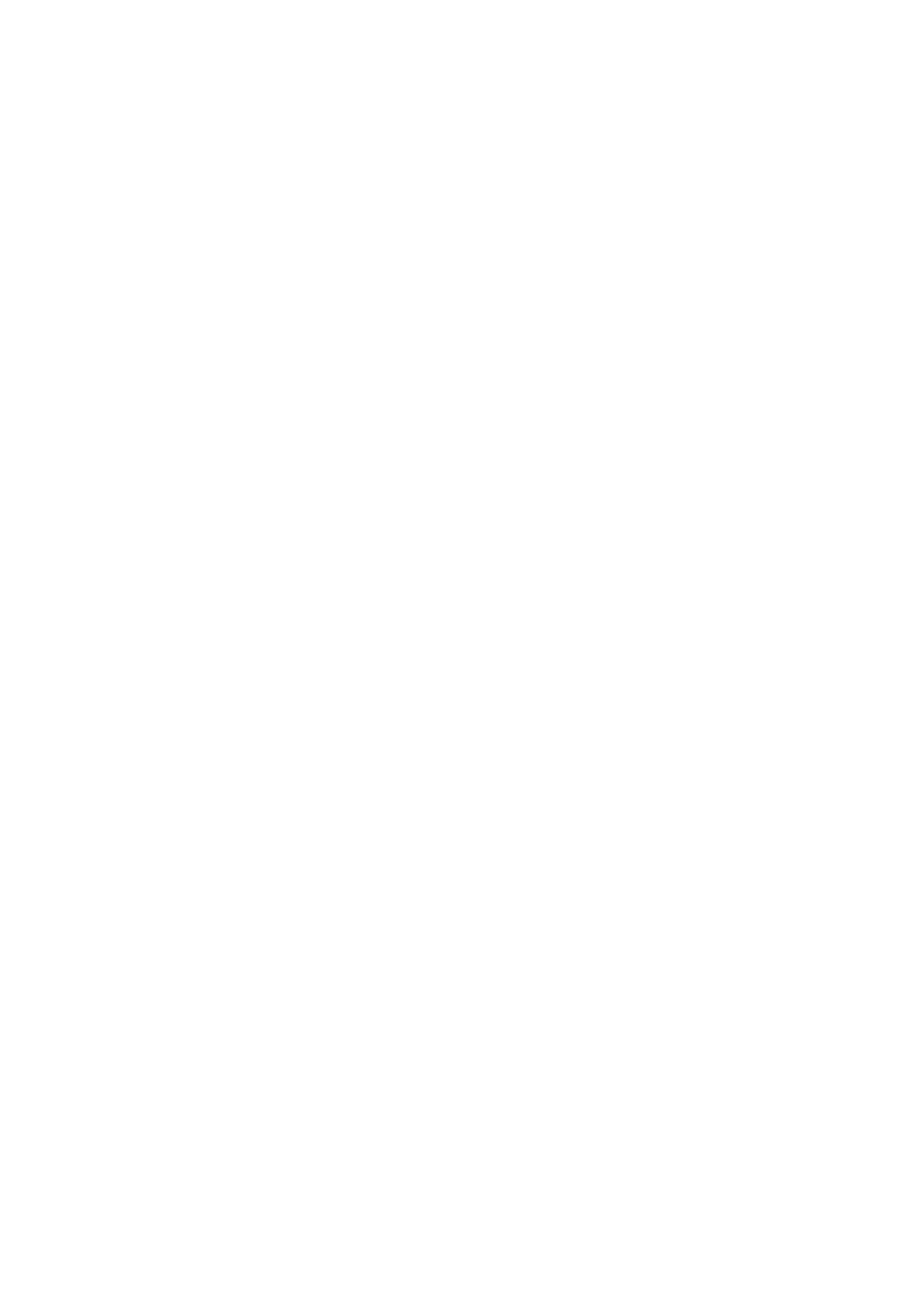#### **OFFICE BEARERS**

**President** *Kevin Leach* **Vice President Secretary** *Andrew Wood* **Treasurer** *Heather Shaw* **Ladies President Captains Men:** *Alistair Rayner* **Ladies:** *Rita Chase* **Vice Captains Men:** *Ben Hogan* **Ladies:** *Catherine Lanigan* **Handicap Manager** *Chris Merlin*

**General Committee:** *Deanne Davis, Kay Hart, Tom Ryan & Chris Taylor*

**Match Committee:** *Rita Chase, Faye Englefield, Deb Hassell, Ben Hogan, Catherine Lanigan, Liz Leach, Sandra Marwood, Chris Merlin, Terry Pain, Alistair Rayner, Jeff Scott, Rob Stewart & Lea Walmsley*

**District Delegate** *Deb Hassell*

**Grounds Staff** *Darren Murnane*

 **House** 

**Greens Committee:** *Michael Hogan, Kevin Leach, Bruce Mathieson, Bob Merlin, Darren Murnane, Alistair Rayner & Andrew Wood*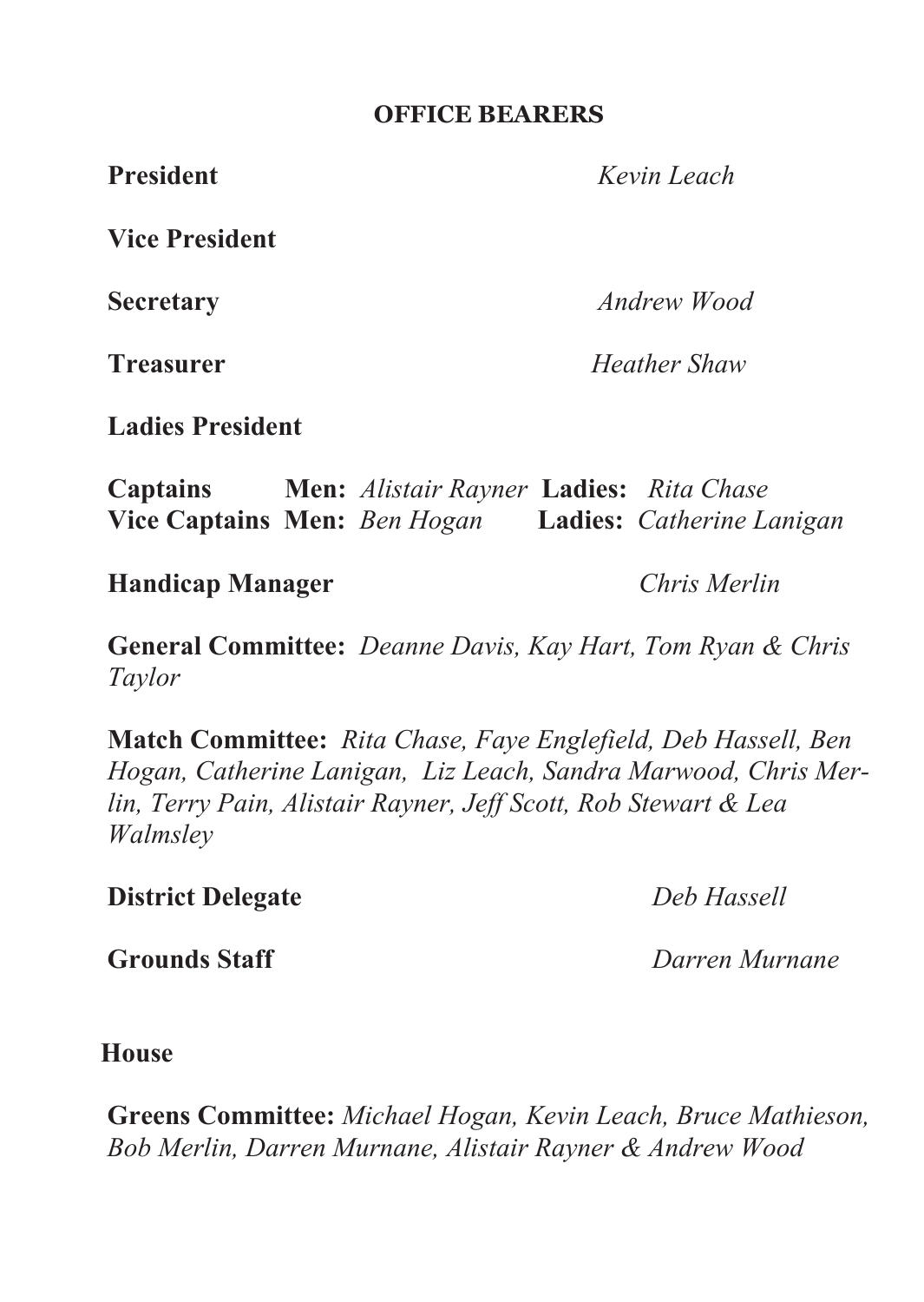#### **SPONSORS**

*As these businesses have supported us we ask you to support them. To those members who donate weekly and yearly trophies, your continued support is greatly appreciated.*

#### **North Star Automotive Group The Red Cliffs Club**

Angie's Pizza Barry Plant Real Estate Drummond Golf Sunraysia Golf Range Freshmax Hi Tech Oils Jack Abell Betta Home Living North West Funerals

> Coiffure on Ilex DHM Partners First Stroke Swim School Gallagher Insurance Hip Pocket Workwear Irymple Newsagency Klemms Newsagency

North West Irrigation Oxley's Plumbing Red Cliffs Ag Machinery Red Cliffs Tyre Centre Tasco Inland Oil Taylor's Farm Supplies Terry White Chemist Wright's Metal Recyclers

Pizza Café Poppies on Ilex Red Cliffs Butchery Skin & Beauty Clinic Sunraysia Daily Tri State Graphics

#### **Nearest the Pin Donors**

- blk.mlk Specialty Coffee & Kitchen
- B Ramsay
- Bread & Butter Bakery
- Coca Cola
- Coffee on Indi
- Deakin Estate
- D Hassell & R Chase
- Gill Farms
- F Englefield & J Gleeson
- Foodworks
- Irymple Hotel
- Red Cliffs Ag Machinery
- S Thomson & P Knight
- Sunraysia Golf Range
- The Red Cliffs Club
- The Shed Coffee & Cars
- Zilzie Wines
- Zira and Co Graphics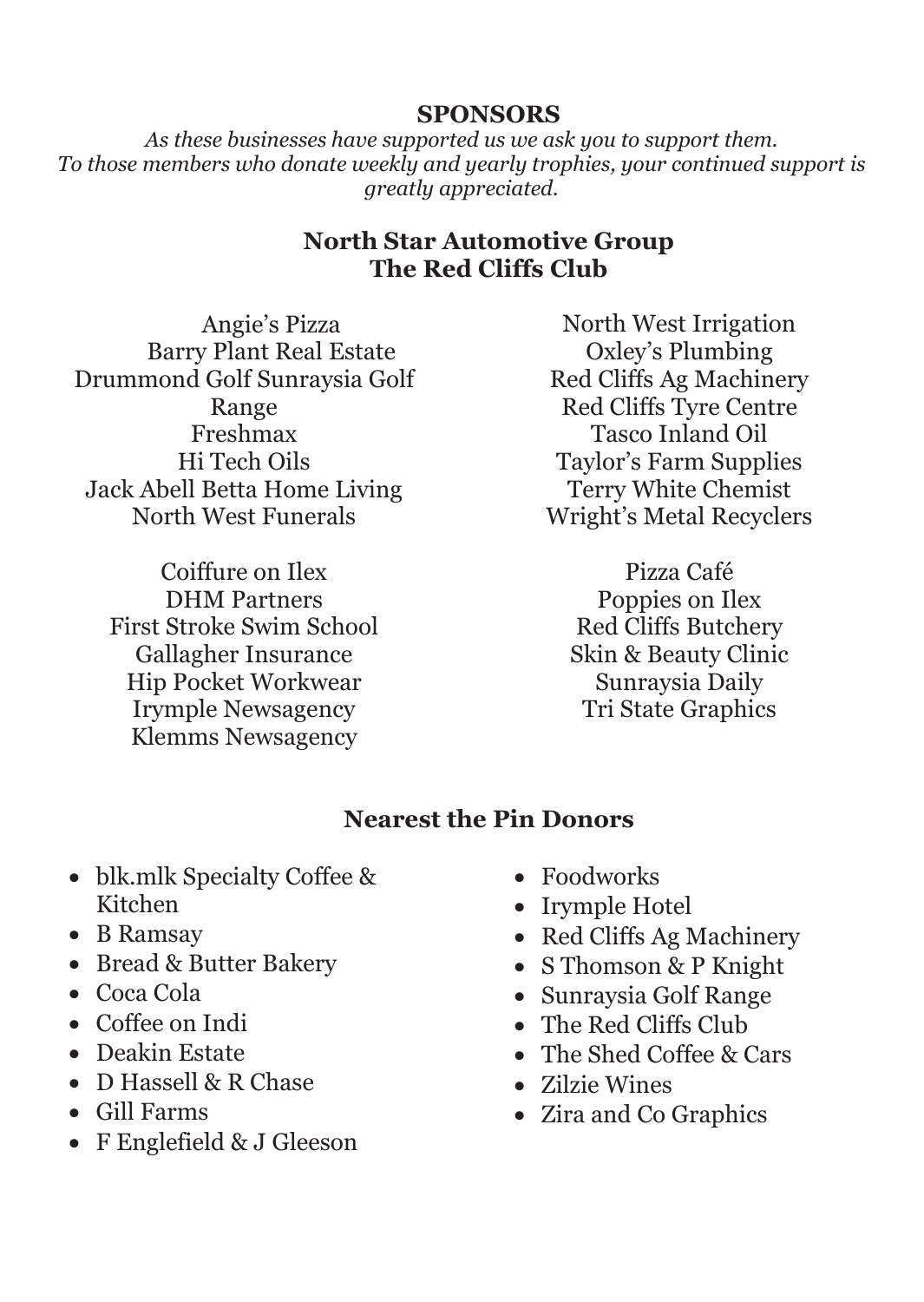#### **NOTES**

Welcome to the 2022 Golf Season, which we trust will be an enjoyable and rewarding experience for all members of the Red Cliffs Golf Club.

We would ask that all members respect the rights and enjoyment of others when using the course and associated facilities and that they familiarize themselves with the procedures of Golf Etiquette and Rules of Golf. Rulebooks are free and available at the Clubhouse.

In particular, we would like to emphasize the following points.

**1.** Do not play a stroke until it is safe to do so.

**2.** No one should move, talk or stand close to or directly behind the ball or hole while a player is playing a stroke.

**3.** Players should play without delay. Ready golf is encouraged.

**4.** When searching for a ball, call the group behind you through as soon as it becomes apparent that the ball will not be easily found- **do not search for three minutes before doing so.**

**5.** When a hole has been completed, leave the green immediately and mark cards at the next tee. One player should hit-off before marking his/her card.

**6.** Repair all pitch marks on green and fill fairway divots.

Members please note that Course Maintenance Staff have right of way at all times.

Every Golfer holds a position of trust- it is your duty not only to play, but to see that your partner and opponents play strictly in accordance with the Rules of Golf and the Local Rules of the Club. **After completion of the round and before you put your equipment away, please enter your scores in the computer, making sure your card is signed and correct and has your handicap on it.**

The Match Committee shall decide the time a competition shall close and decide the manner in which all ties will be determined. All disputes regarding scores must be settled with the Match Committee prior to handing in the card. The Extreme Heat Policy comes into effect where the forecast temperature is 40 degrees or above. No competition play to commence after 9:30am.

| <b>Victoria</b>       | South Australia       | N.S.W                            |
|-----------------------|-----------------------|----------------------------------|
| Heywood Golf Club Inc | Balaklava Golf Club   | Barham G.C                       |
| Korumburra G.C        | Berri G.C             | Broken Hill Golf & Country Club  |
| Melton Valley G.C     | Loxton Golf Club      | Corowa G.C                       |
| Ouyen Golf Club       | South Lakes Golf Club | Murray Downs Golf & Country Club |
| Warragul G.C          | Tea Tree Gully G.C    | South Broken Hill G.C            |
| Wooravl G.C           |                       | Tocumwal Golf Club               |

#### RECIPROCAL CLUBS

We have competition reciprocal rights with Riverside, Merbein & Wentworth on Wednesday & Sunday ONLY. Green Fees Payable at all other times.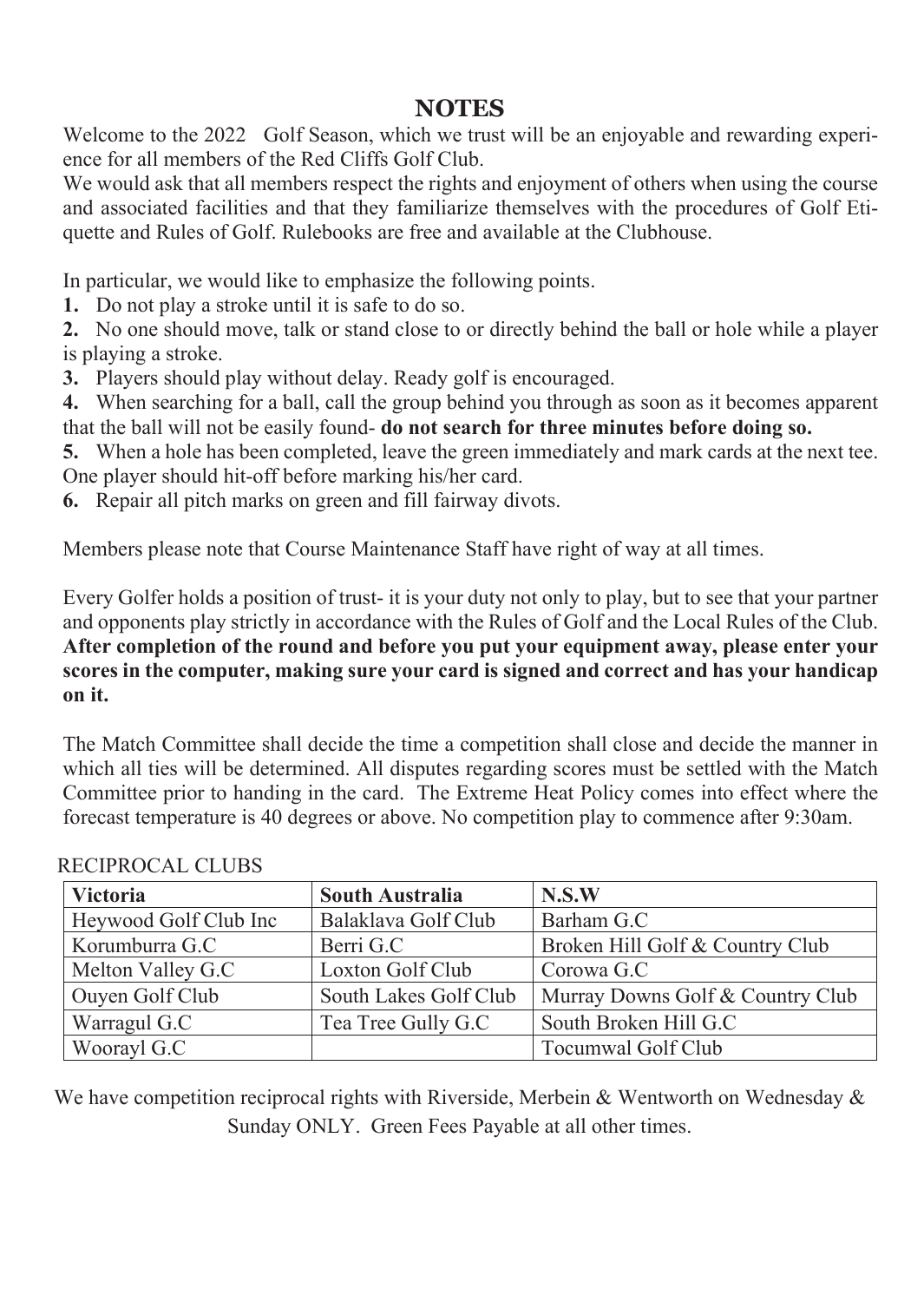#### **DISTRICT EVENTS**

#### **February**

- 12-13 Riverside Summer Open
- 27 Victorian 4BBB M,L,Mixed Coomealla

#### **March**

- 12 Murray-Merlin Bumbang 4BBB Robinvale
- 13 Coomealla Par 3<br>19-20 Coomealla Open
- 19-20 Coomealla Open<br>21-22 Victorian 4BBB
- Victorian 4BBB State final Moonah Links -Portsea
- 30 Red Cliffs Ladies Visitors Day

# **April**

- 4-5 GV Autumn Tournament Bright/Myrtleford
- 8-10 Mildura Open
- 18 Ouyen 4BBB (TBC)
- 30 Robinvale Open

#### **May**

- 1 Robinvale Open
- 3 Mildura Ladies Golden Putter & Visitors Day
- 7-8 Riverside Open
- 
- 14-15 Merbein Open<br>16-20 Tri State Mast Tri State Master
- 26 Riverside Ladies Visitors Day
- 28-29 Red Cliffs Open

#### **June**

- 4 Red Cliffs Beef & Burgundy
- 7 Mildura Ladies Open
- 11-12 Coomealla Teams Challenge & Scramble
- 20 Red Cliffs Seniors Open Tournment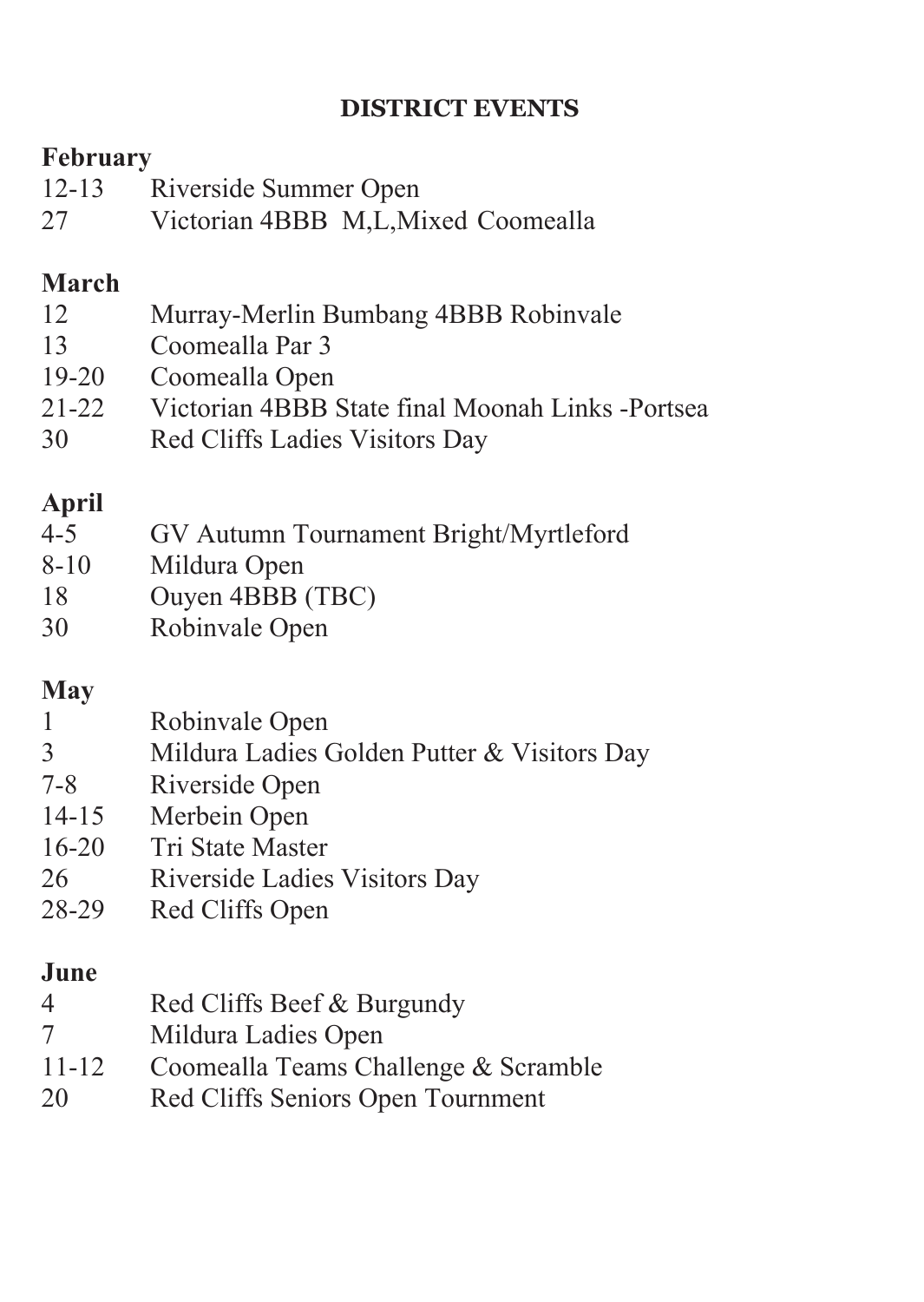#### **July**

- 11-14 GA Senior Open Coomealla
- 16-17 Broken Hill Outback Open
- **23 MDGA 4BBB (Lever Blair- Seeley Cups) M & L – Riverside**

#### **August**

- 11 Riverside Ladies Open
- 19-21 Broken Hill Ladies West Darling Classic<br>31 Red Cliffs Ladies Chicken & Champagne
- Red Cliffs Ladies Chicken & Champagne

#### **September**

- 14 Coomealla Ladies Visitors Day 4BBB Stableford<br>17-18 District Championships & Champion of Cham
- **District Championships & Champion of Champions -Coomealla**
- 24 Robinvale Almond Festival
- 25 Merbein Par 3<br>26-28 Country Team
- Country Teams Matches Melbourne

#### **October**

#### **9,16,23 Pennant**

- 10-11 GV Spring Tournament at Bairnsdale/ Lakes Entrance
- 27 GV Doris Chambers Final (Sanctuary Lakes)

#### **November**

- **6,13,20 Pennant**
- **20 Pennant Final & MDGA AGM**
- Silver Spoon State Final

#### **December**

**11 Captains Meeting 6:30pm Mildura Golf Resort**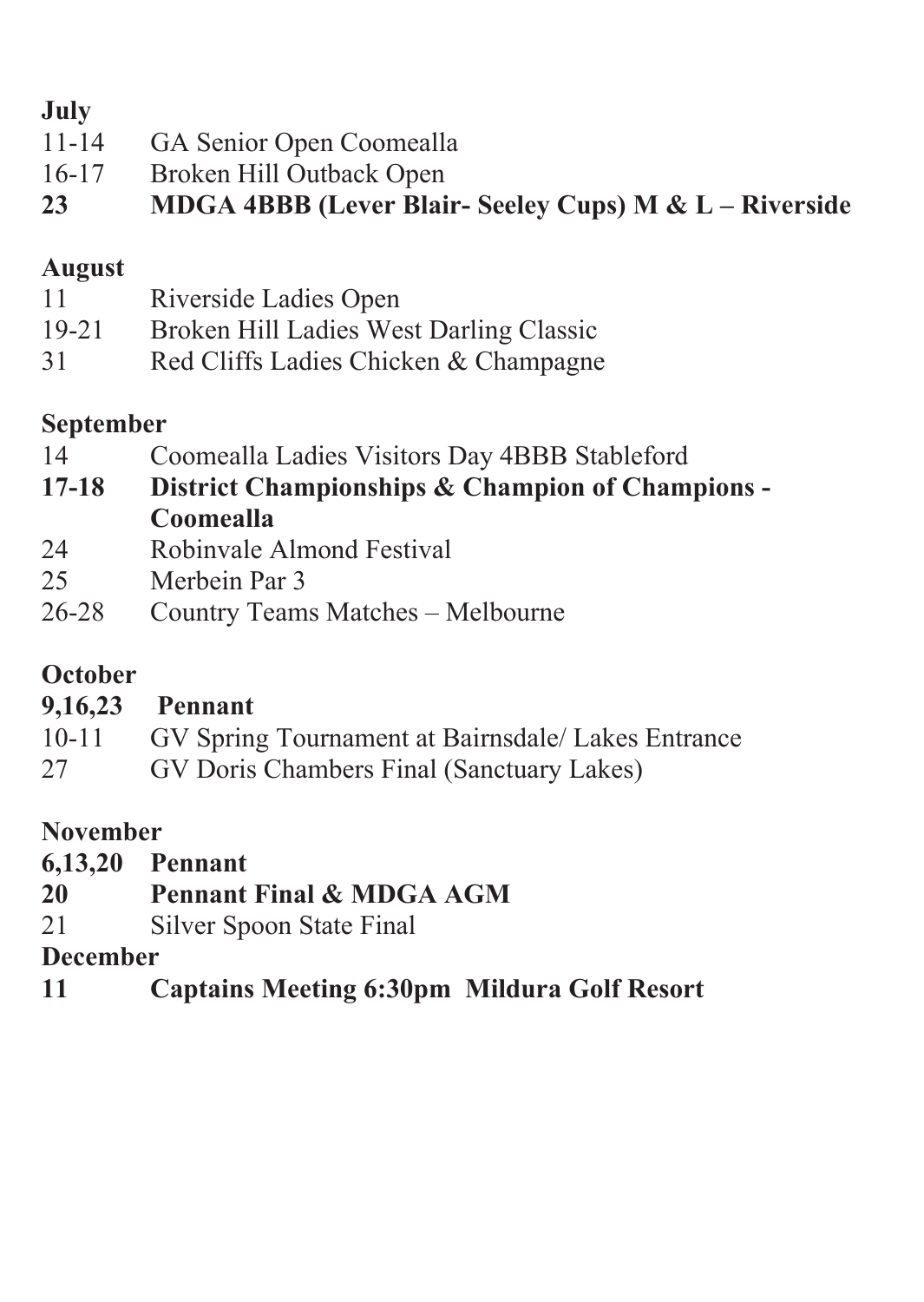#### **LADIES YEARLY TROPHY DONORS**

| Most Nett Scores of 70 & Under         | Julianne Wood                   |
|----------------------------------------|---------------------------------|
| <b>Best Scratch Score</b>              | Sue Poole                       |
| <b>Best Nett Score</b>                 | Julie McEwan                    |
| <b>Most Improved Player</b>            | Jill Gleeson                    |
| <b>Singles Knockout Champion</b>       | Kay Hart                        |
| Most Birdies A & B Grade               | Bobbie Ramsay & Sally Jones     |
| Most Ferrets A & B Grade               | Judy Dean                       |
| <b>Putting Competition</b>             | Ruth Cupper                     |
| <b>Yearly Eclectic A &amp; B Grade</b> | Fran MacKay & Marg<br>Stanbrook |
| <b>Most NTPs -3rd Hole</b>             | Joan Ryan                       |
| <b>Most NTPs -8th Hole</b>             | Sandra Marwood                  |
| <b>Most NTPs -12th Hole</b>            | Jill Eyles                      |
| <b>Most NTPs -15th Hole</b>            | Faye Englefield                 |
| <b>Most NTPs -17th Hole</b>            | Margaret Maynard                |
| <b>1st Year Encouragement Award</b>    | Rita Chase & Naomi Pitt         |
| <b>Medalist of the Year</b>            | <b>RCGC</b>                     |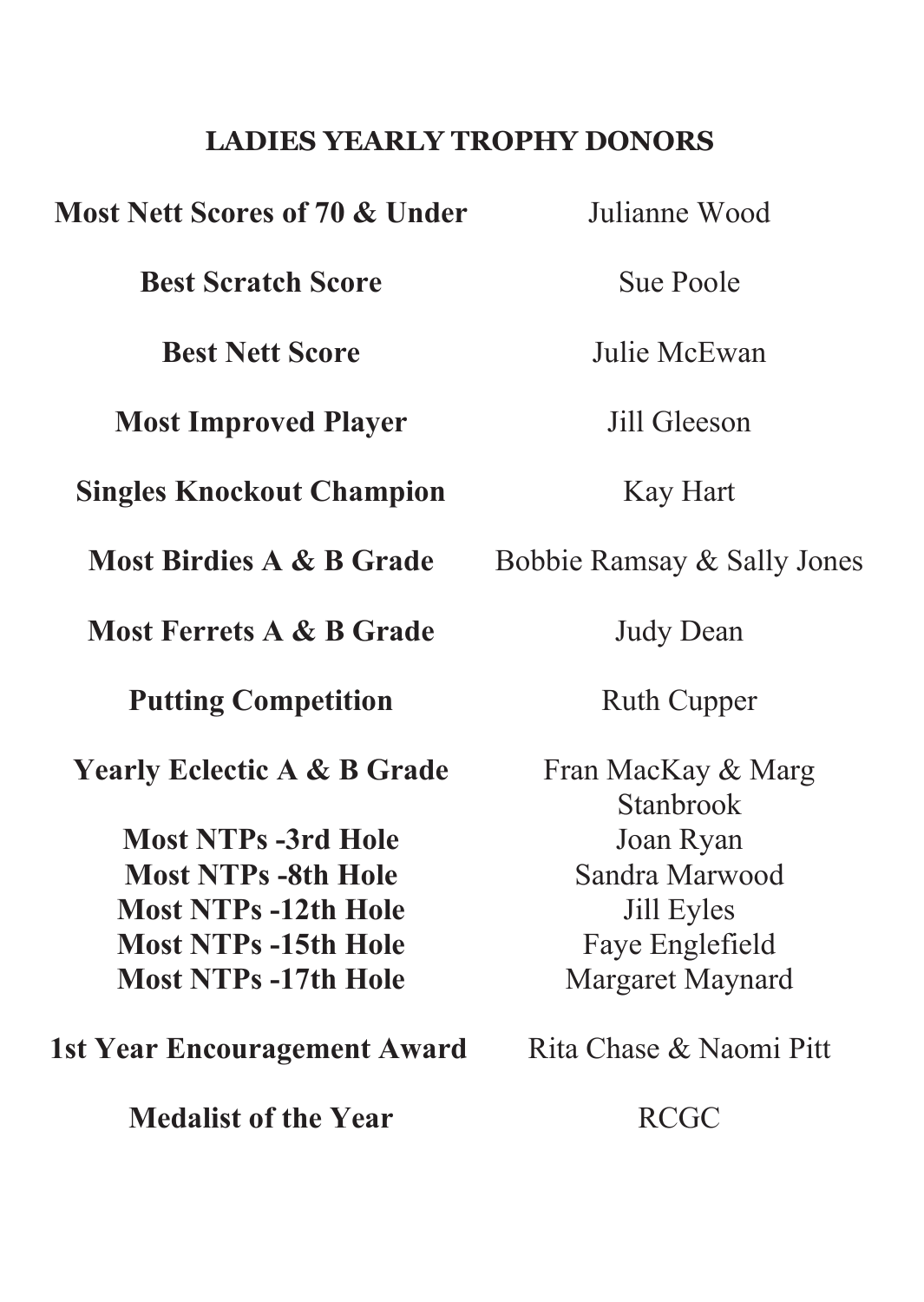#### **MENS YEARLY TROPHY DONORS**

| <b>Seabrook Strachan</b>         | Keith Rogers & Robert Chase |
|----------------------------------|-----------------------------|
| <b>Yearly Eclectic</b>           | <b>RCGC</b>                 |
| <b>Medalist of the Year</b>      | <b>RCGC</b>                 |
| <b>Singles Knockout Champion</b> | <b>RCGC</b>                 |
| <b>Summer Cup</b>                | First Stroke Swim School    |
| <b>Best Scratch Score</b>        | Tri State Graphics          |
| <b>Best Nett Score</b>           | Tri State Graphics          |
| <b>Most Improved</b>             | Tri State Graphics          |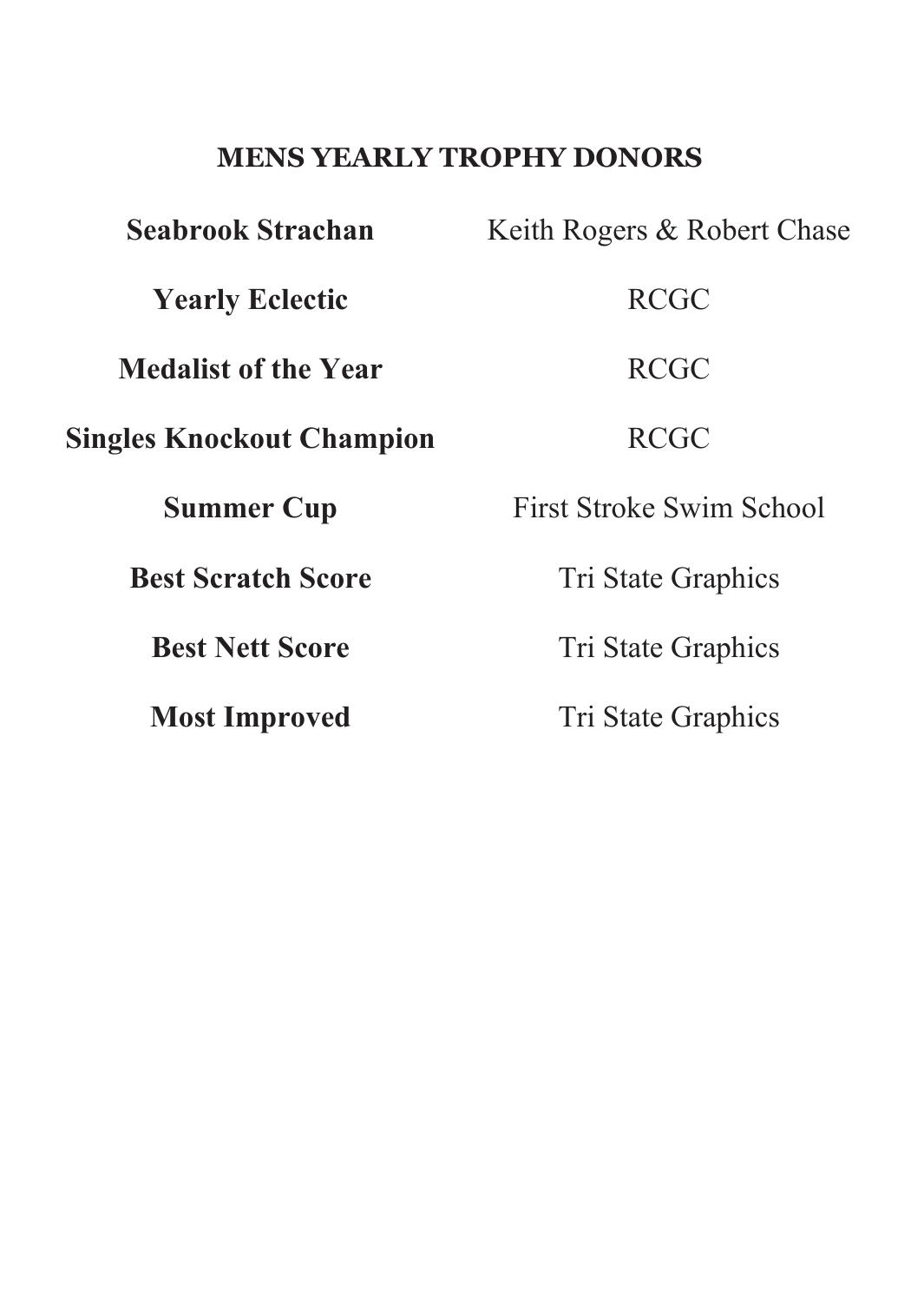# **MARCH 2022**

| Wed 2nd              | Stableford<br>Stableford J Eyles & D Rohde 9.00am                                     |
|----------------------|---------------------------------------------------------------------------------------|
| Sat $5th$            | Medley Stableford                                                                     |
| Mon $7th$            | <b>VETS Mildura</b>                                                                   |
| Wed 9 <sup>th</sup>  | Stableford (White Markers)<br>Stableford K Cattanach & J Boyce                        |
| Sat $12th$           | Medley Stableford (Tooleybuc) G Nunn                                                  |
| Mon $14th$           | Open Mixed American Foursomes 9:30 SGS<br>J & R Dean                                  |
| Wed $16^{\text{th}}$ | 4BBB Stableford M Hogan<br>4BBB Stableford A Fuda & D Dark                            |
| Sat $19th$           | Par Oxley's Plumbing<br><b>Par Oxley's Plumbing</b>                                   |
| Wed $23rd$           | Stableford G Smith<br><b>Stableford</b><br><b>Skin &amp; Beauty Clinic Red Cliffs</b> |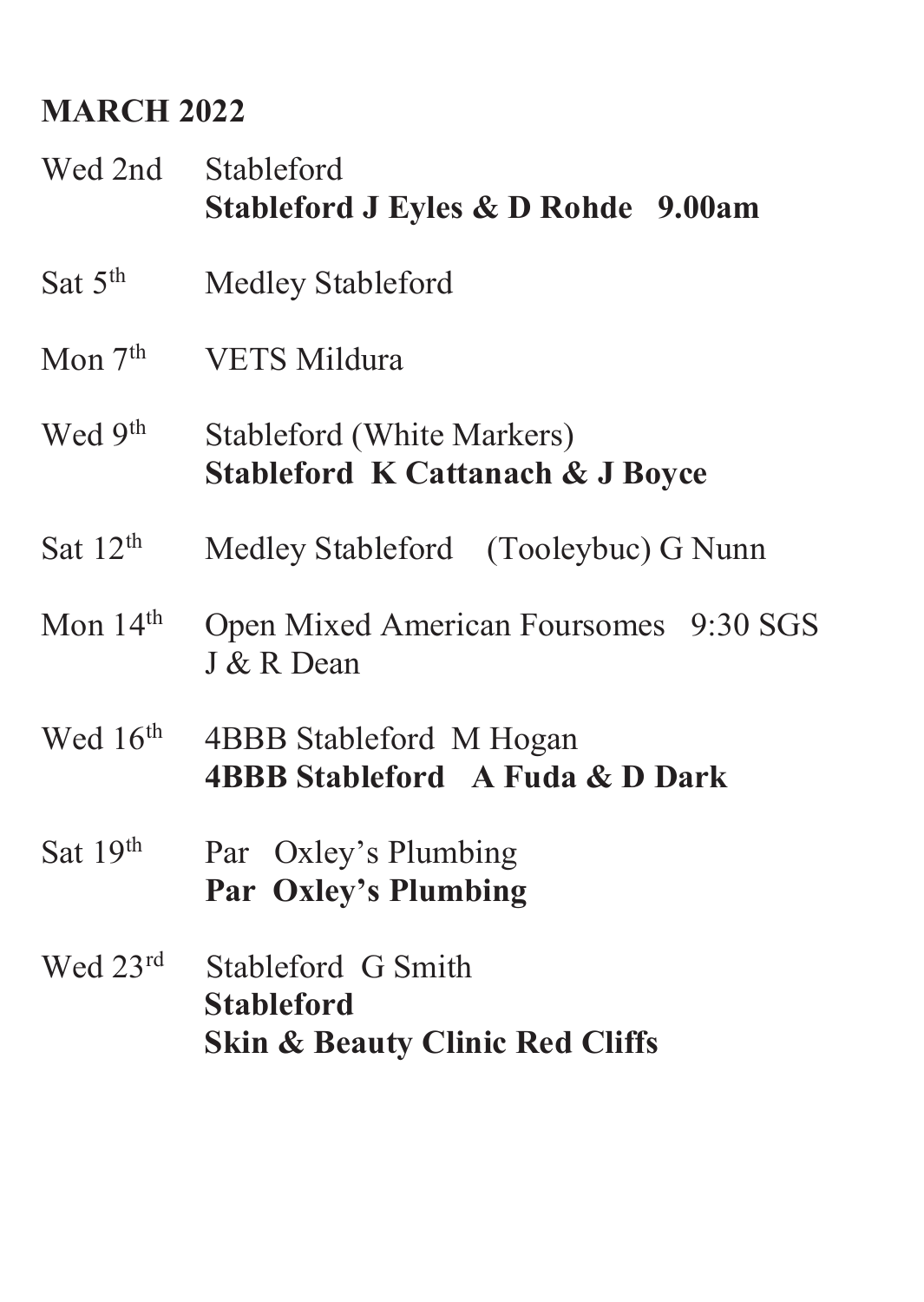| Sat $26th$ | <b>Stroke Monthly Medal</b>                 |                            |
|------------|---------------------------------------------|----------------------------|
|            | <b>Stroke Monthly Medal</b>                 | 1 <sup>st</sup> Rd Putting |
|            | 1 <sup>st</sup> Rd Taylors Farm Supply Team |                            |

Wed 30<sup>th</sup> Par  $P_{\rm ar}$ 

**Par Poppies on Ilex Ladies Visitors Day Parties** ( **Parties on**  $\mathbf{r}$ 

*soul and frustrates the intellect. It is at the same time rewarding and Golf is deceptively simple and endlessly complicated; it satisfies the maddening - and it is without a doubt the greatest game mankind soul and frustrates the intellect. It is at the same time rewarding and has ever invented. maddening - and it is without a doubt the greatest game mankind*  has ever invented.

Arnold Palmer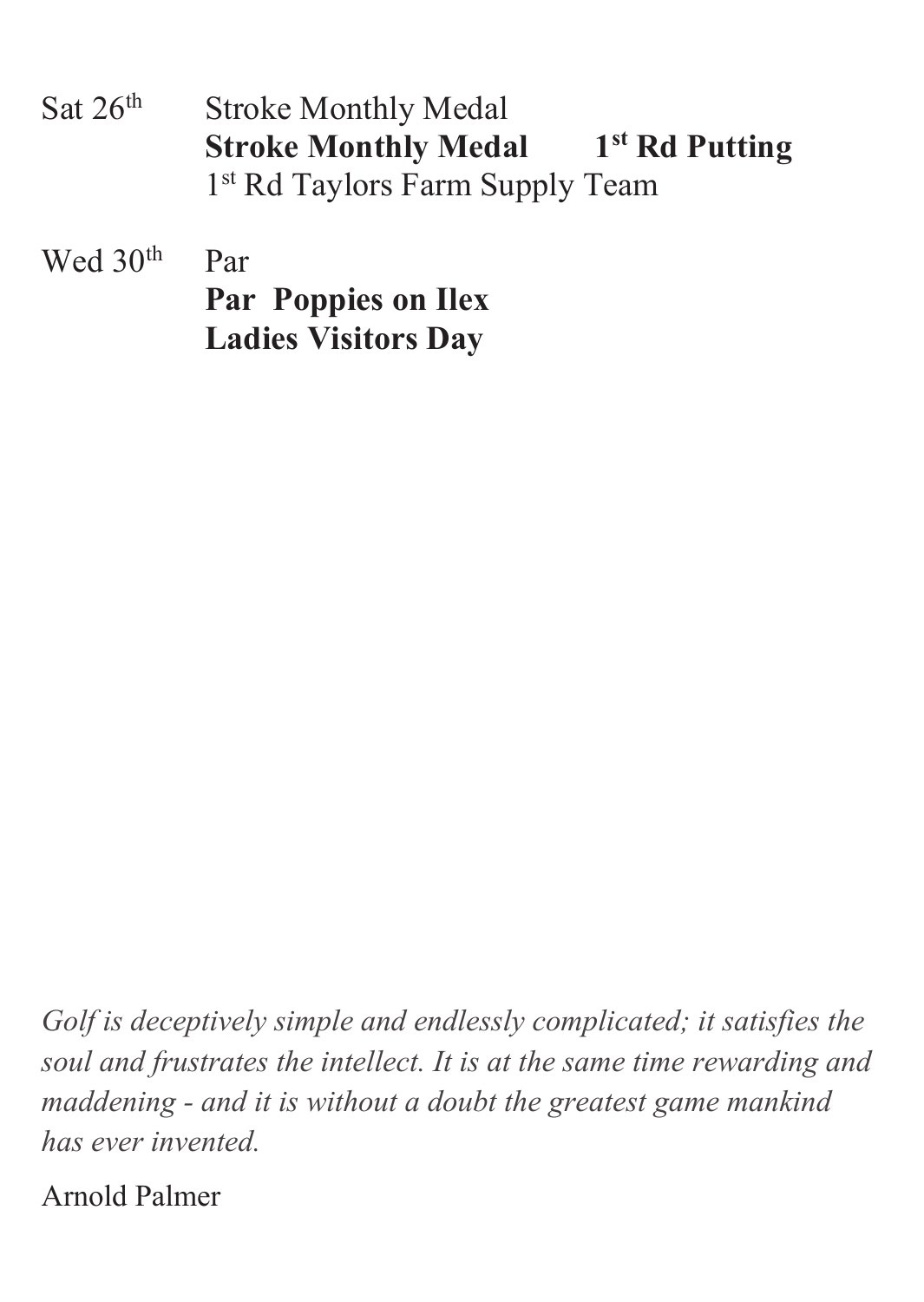# **APRIL 2022**

| Sat 2 <sup>nd</sup>  | Centenary Medley Stableford R & R Chase<br>2 <sup>nd</sup> Rd Taylor's Farm Supply                                                                |
|----------------------|---------------------------------------------------------------------------------------------------------------------------------------------------|
| Sun 3rd              | Centenary Open Medley<br>L & K Leach                                                                                                              |
| Mon $4th$            | <b>VETS Red Cliffs</b>                                                                                                                            |
| Wed 6 <sup>th</sup>  | Stroke<br>$2nd$ Rd Putting<br><b>Stroke Monthly Medal</b><br><b>10.30 Start</b>                                                                   |
| Sat 9 <sup>th</sup>  | <b>Stroke Monthly Medal</b><br><b>Stroke Pizza Café</b>                                                                                           |
| Wed 13th             | Aggregate Stableford Blind Draw<br>(White Markers) B Woosnam & R Gillard<br>Match Play (1 <sup>st</sup> Round of Knockout)<br>R Chase & C Lanigan |
| Fri 15 <sup>th</sup> | <b>Good Friday</b>                                                                                                                                |
| Sat $16th$           | Easter Saturday Open Medley 4BBB Stableford<br>B Furey & B MacMillan                                                                              |
| Mon $18th$           | Easter Monday Open Medley Stableford                                                                                                              |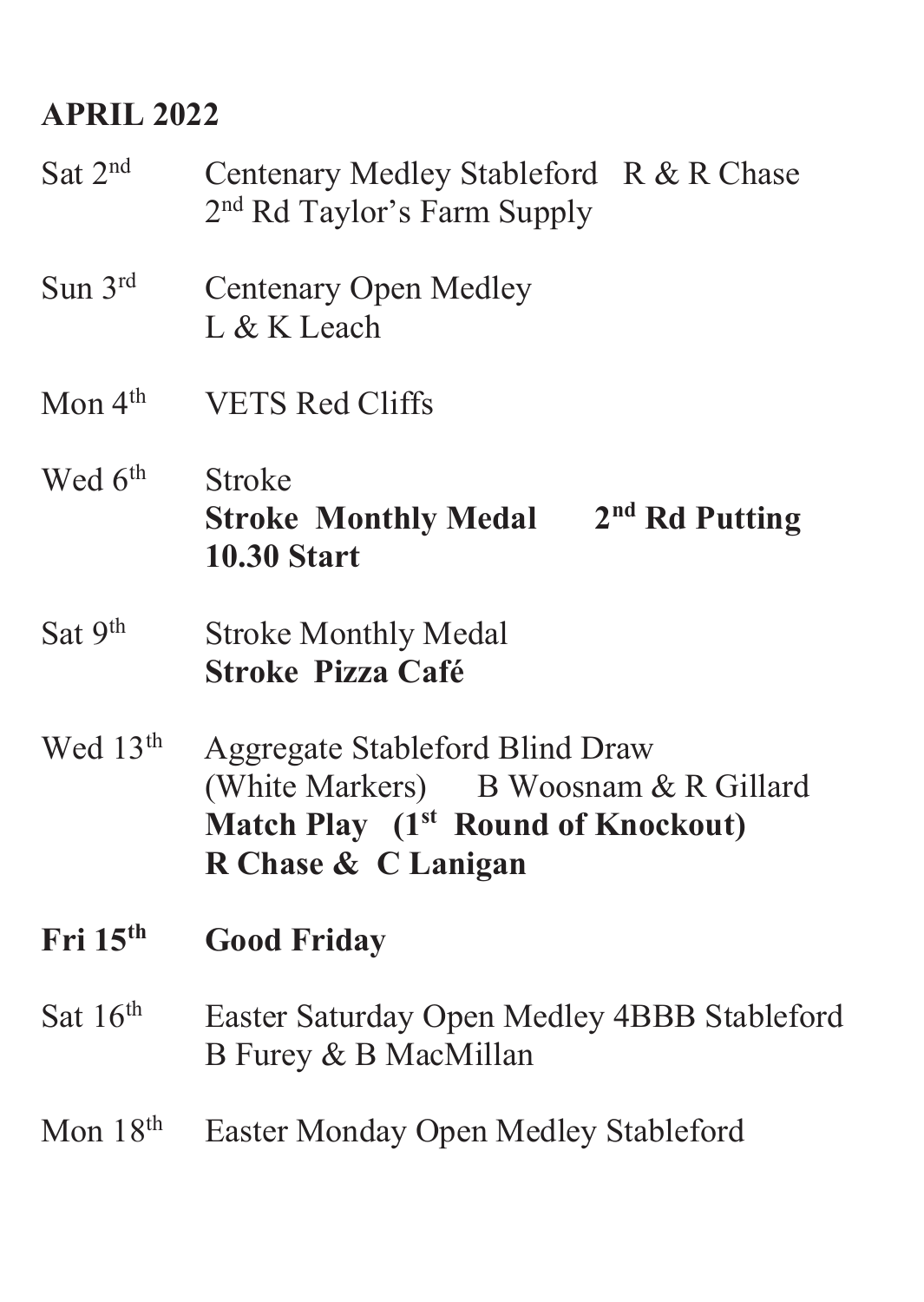Wed 20<sup>th</sup> Stableford J. Plut **Multiplication Stableford G Fitos & F Englefield**

- Sat 23rd Stableford **4BBB Stableford Irymple Newsagency**
- Wed 27<sup>th</sup> Stableford **Stroke Brewery Cup M Pengelly & M Stanbrook**
- Sat 30<sup>th</sup> Medley Stableford Footy theme day Teachers & Friends 3rd Rd Taylor's Farm Supply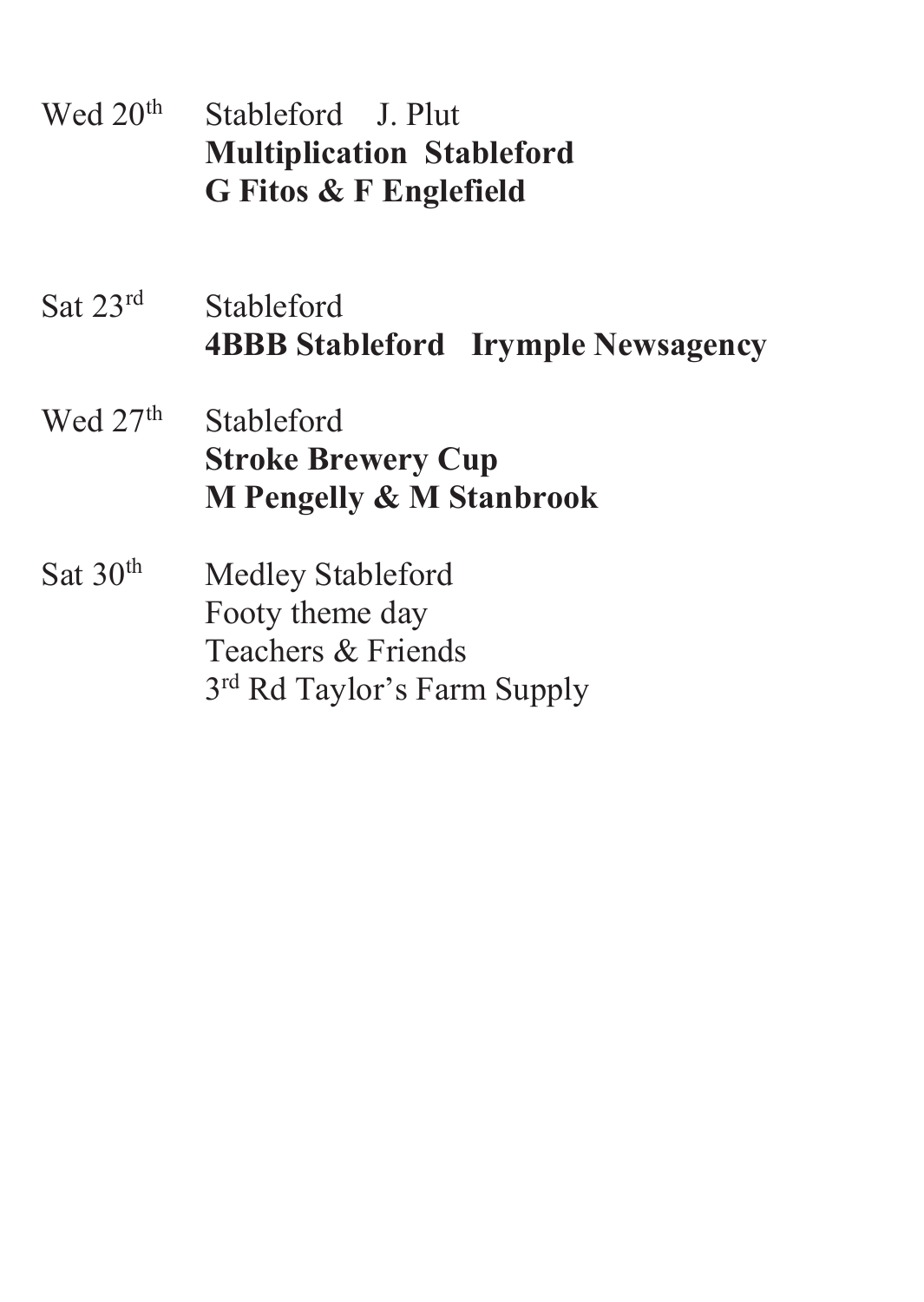# **MAY 2022**

| Sun $1st$                          | Jacaranda Village Charity Day                                                                                        |
|------------------------------------|----------------------------------------------------------------------------------------------------------------------|
| Mon $2nd$                          | VETS - Wentworth                                                                                                     |
| Tues $3rd$                         | <b>SA Metro Vets</b>                                                                                                 |
| Wed 4 <sup>th</sup>                | <b>Stableford</b><br>Stableford D Merlin & R Baird                                                                   |
| $\operatorname{Fri} 6^{\text{th}}$ | <b>SA Metro Vets</b>                                                                                                 |
| $\operatorname{Fri} 6^{\text{th}}$ | <b>Back to Front Draw</b>                                                                                            |
| Sat $7th$                          | PINK DAY 4BBB MEDLEY Stableford<br>Captains Day A Rayner & R Chase                                                   |
| Mon $9th$                          | SA Vets - Lower Murray & Hills Golf Tour                                                                             |
| Wed 11 <sup>th</sup>               | Stableford (White markers)<br><b>Par Coiffure on Ilex</b>                                                            |
| Sat $14th$                         | <b>Stroke Monthly Medal</b><br><b>Stroke Monthly Medal 3rd Rd Putting</b><br>4 <sup>th</sup> Rd Taylor's Farm Supply |
| Wed 18 <sup>th</sup>               | Stableford<br>Stableford H Shaw & G Murray                                                                           |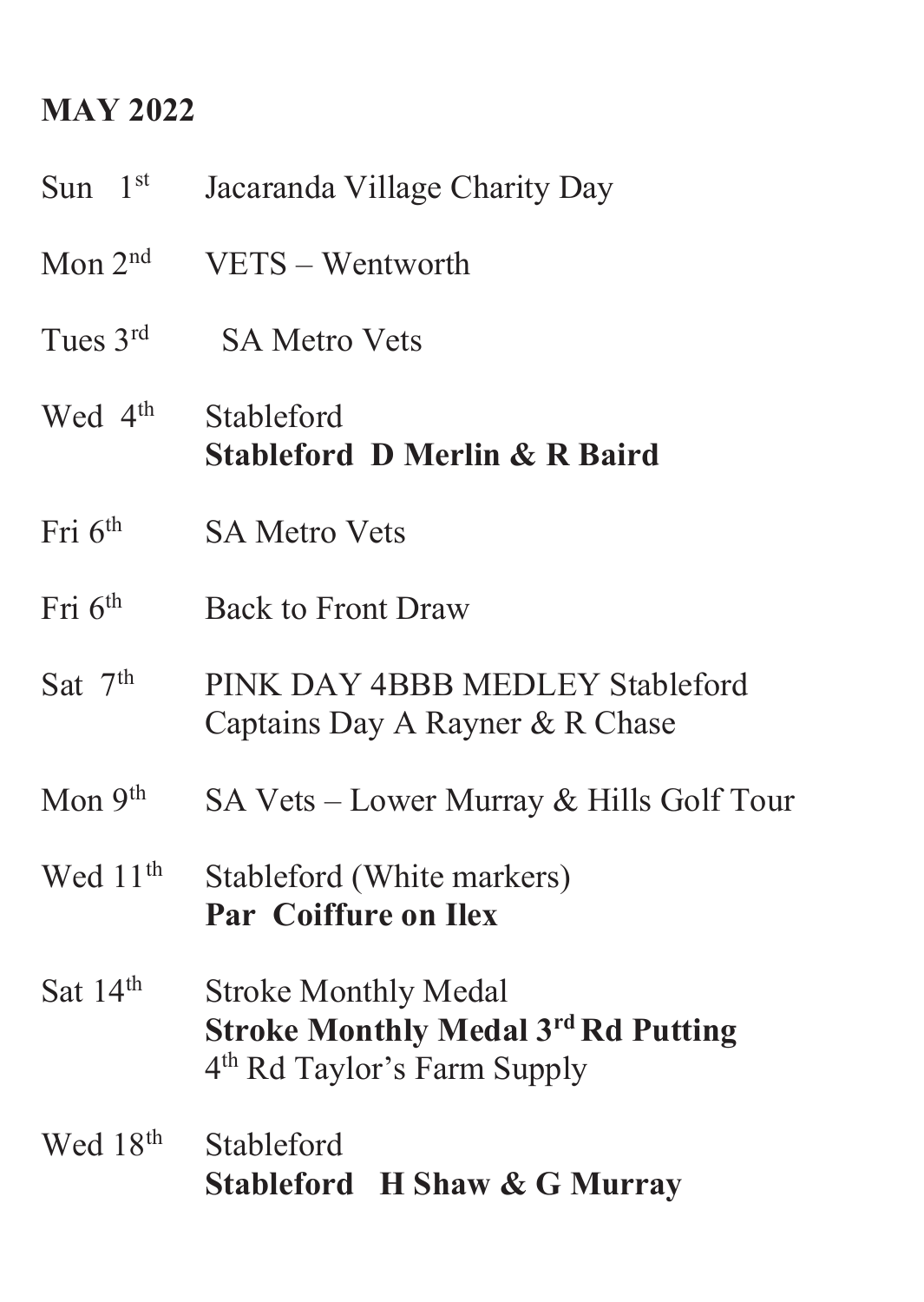| Sat $21st$           | Seabrook Strachan Qualifying Round<br>4BBB Par S Dempsey (Men's Daily)<br>Par D Davis & S Blagus |
|----------------------|--------------------------------------------------------------------------------------------------|
| Wed $25th$           | Stableford R Dean<br>Stableford D Morgan & N Mathieson                                           |
| Sat 28 <sup>th</sup> | <b>Red Cliffs Open</b><br><b>Sponsored by Red Cliffs Club</b>                                    |
| Sun 29 <sup>th</sup> | <b>Red Cliffs Open</b><br><b>Sponsored by Red Cliffs Club</b>                                    |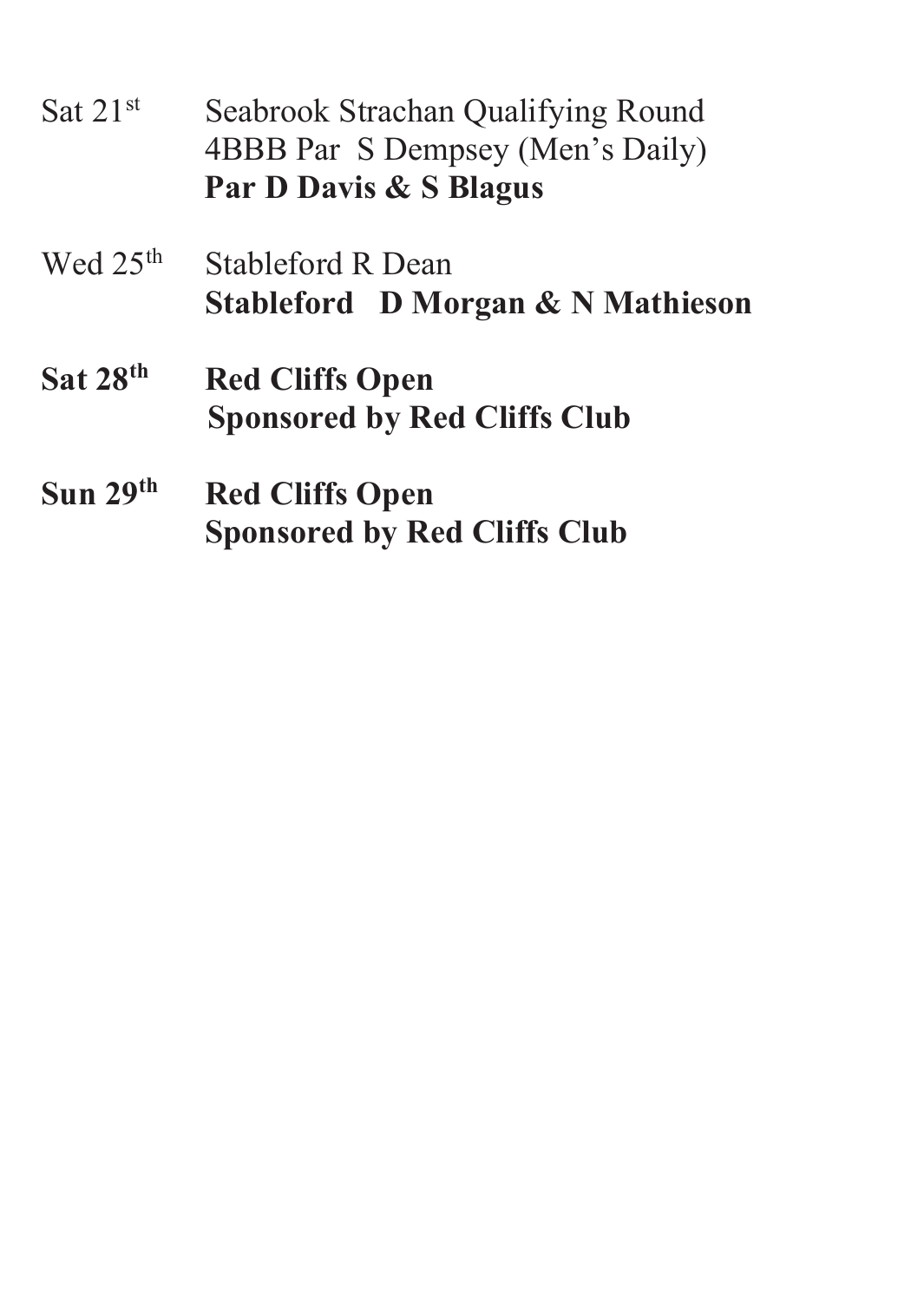# **JUNE 2022**

| Wed 1st              | Stableford J Gooch<br><b>Stableford A Newberry &amp; J Warne</b>                                                         |
|----------------------|--------------------------------------------------------------------------------------------------------------------------|
| Sat $4th$            | Beef & Burgundy Ambrose in 4s<br>Ex Firebrigade Cricketers 12:00 SGS                                                     |
| Mon $6th$            | <b>VETS Riverside</b>                                                                                                    |
| Wed 8 <sup>th</sup>  | Par (White Markers)<br>Foursomes Stableford (groups of 6)<br>J Dean & B Ramsay<br><b>Doris Chambers Qualifying Round</b> |
| Sat 11 <sup>th</sup> | Medley Aggregate Stableford<br>Sunraysia Daily<br>5 <sup>th</sup> Rd Taylor's Farm Supply                                |
| Mon $13th$           | Public Holiday Queens Birthday<br>Open Medley Stableford                                                                 |
| Wed 15 <sup>th</sup> | <b>Stroke</b><br>4 <sup>th</sup> Rd Putting<br><b>Stroke Monthly Medal</b>                                               |
| Sat 18 <sup>th</sup> | Stableford J Filippi Mechanical<br><b>Stableford S Blagus &amp; D Davis</b><br>6 <sup>th</sup> Rd Taylor's Farm Supply   |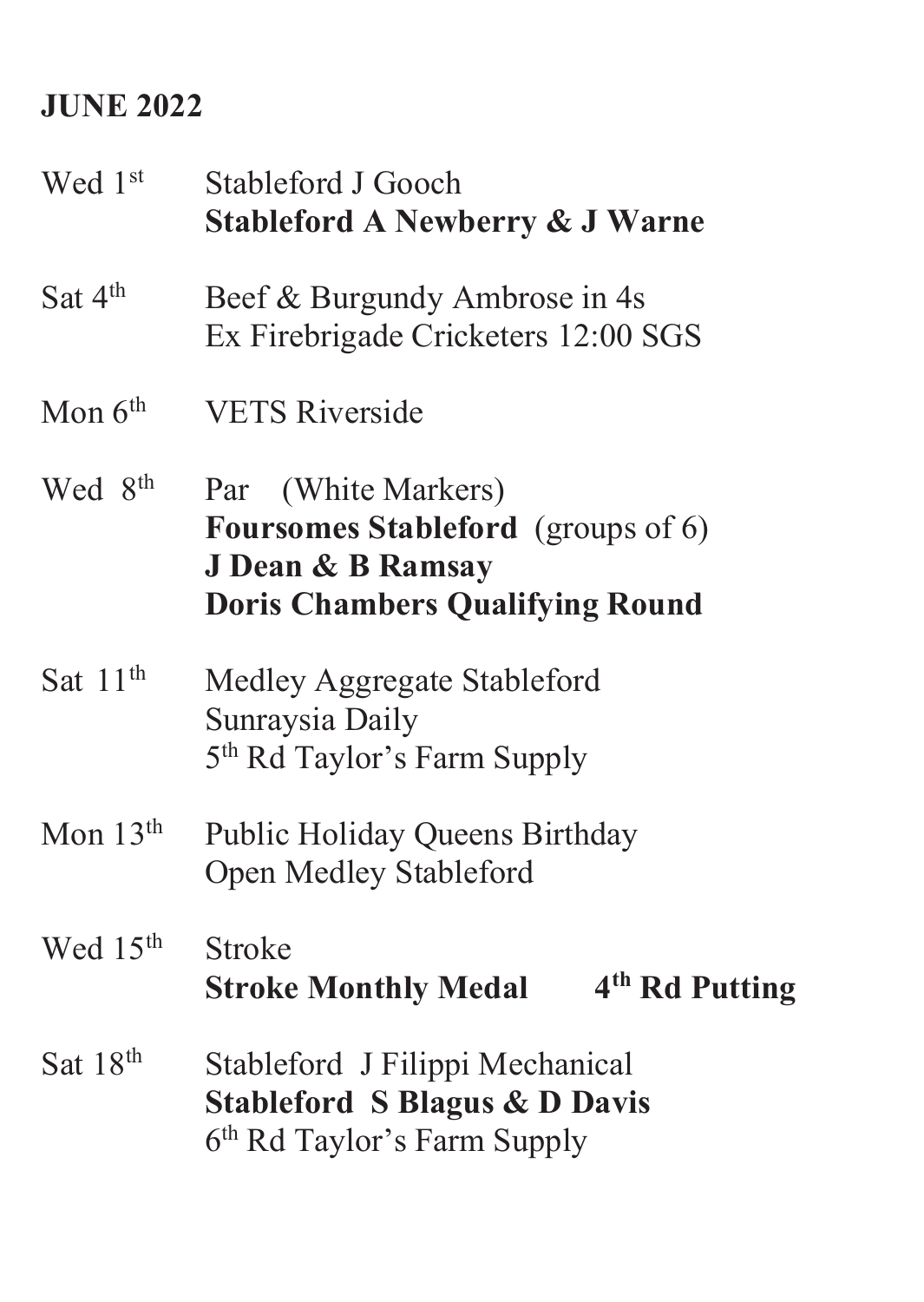| Mon $20th$           | <b>Senior Ladies Open Stableford</b><br><b>North West Funerals</b>        |
|----------------------|---------------------------------------------------------------------------|
| Wed 22 <sup>nd</sup> | Stableford<br><b>4BBB Stableford RWH</b><br>S Scott & M Fumberger         |
| Sat $25th$           | Stroke Monthly Medal<br>Stroke<br>7 <sup>th</sup> Rd Taylor's Farm Supply |
| Wed 29th             | Stableford<br>Stableford                                                  |

**D Metcalfe & J Gleeson**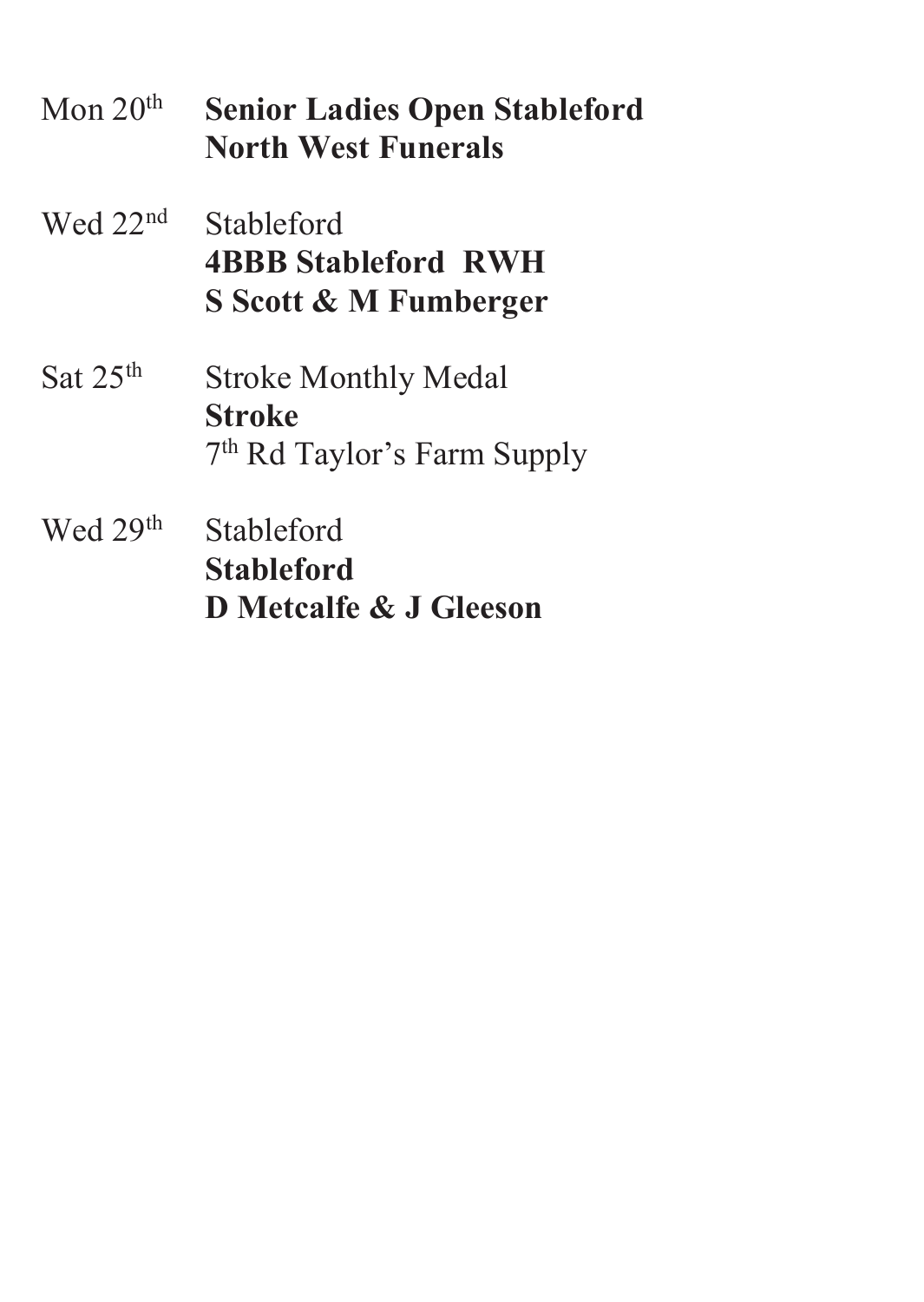#### **JULY 2022**

# Sat  $2<sup>nd</sup>$  Par Red Cliffs Ag Machinery (Men's Daily) **Par Red Cliffs Ag Machinery (Ladies Daily)** 1st Rd Golden Putter Golden Putter Sponsored by Red Cliffs Ag Machinery Mon 4<sup>th</sup> VETS Red Cliffs Wed 6<sup>th</sup> Stableford R Underwood **Stableford J Wood & D Hassell** Sat  $9<sup>th</sup>$  Par Red Cliffs Ag Machinery (Men's Daily)  **Par Red Cliffs Ag Machinery (Ladies Daily)** 2nd Rd Golden Putter Wed 13<sup>th</sup> Stableford (White markers) B Mathieson **Stableford N Smith & J Warne** Sat 16<sup>th</sup> Stroke Monthly Medal **Stroke Monthly Medal 5th Rd Putting**  Wed 20th StablefordR Dean **3 Ball Classic L Walmsley**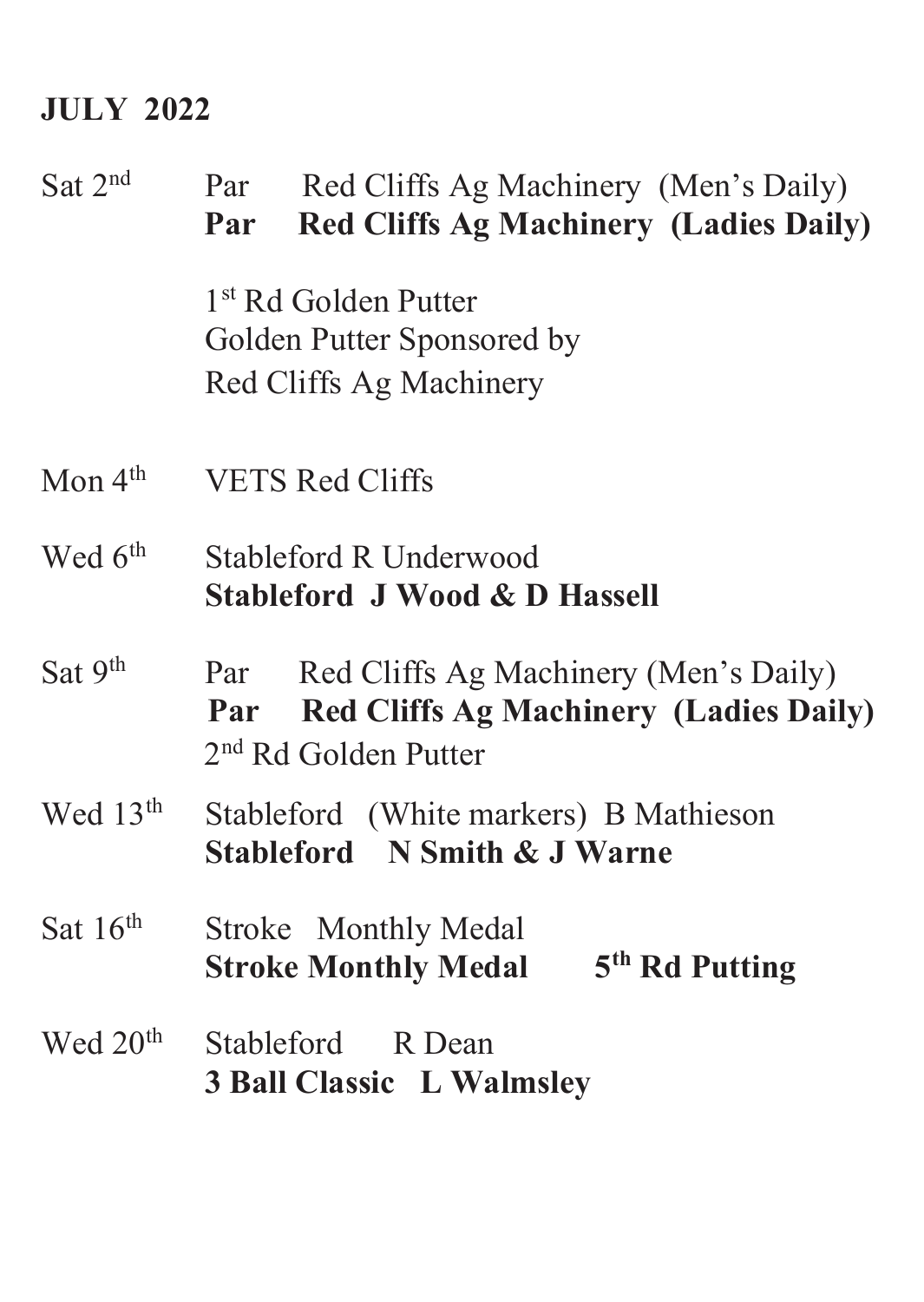- Sat 23<sup>rd</sup> Presidents Day K Leach 4BBB Medley Stableford 12:00 SGS
- Wed 27<sup>th</sup> Stableford **Stableford K Hart & R Cupper**

Sat  $30<sup>th</sup>$  Stroke G Young & M Blagus (Daily) 1<sup>st</sup> Rd Men's Club Championships Monthly Medal Men's Club Championships sponsored by Tasco Inland Oil

> **Stroke D Morrall & D Hassell (Daily) 1st Rd Ladies Club Championships 1st Rd Silver Spoon Ladies Club Championships sponsored by Wright's Metal Recyclers**

Sun 31<sup>st</sup> Stroke S Thomson & P Knight (Men's Daily) 2nd Rd Men's Championships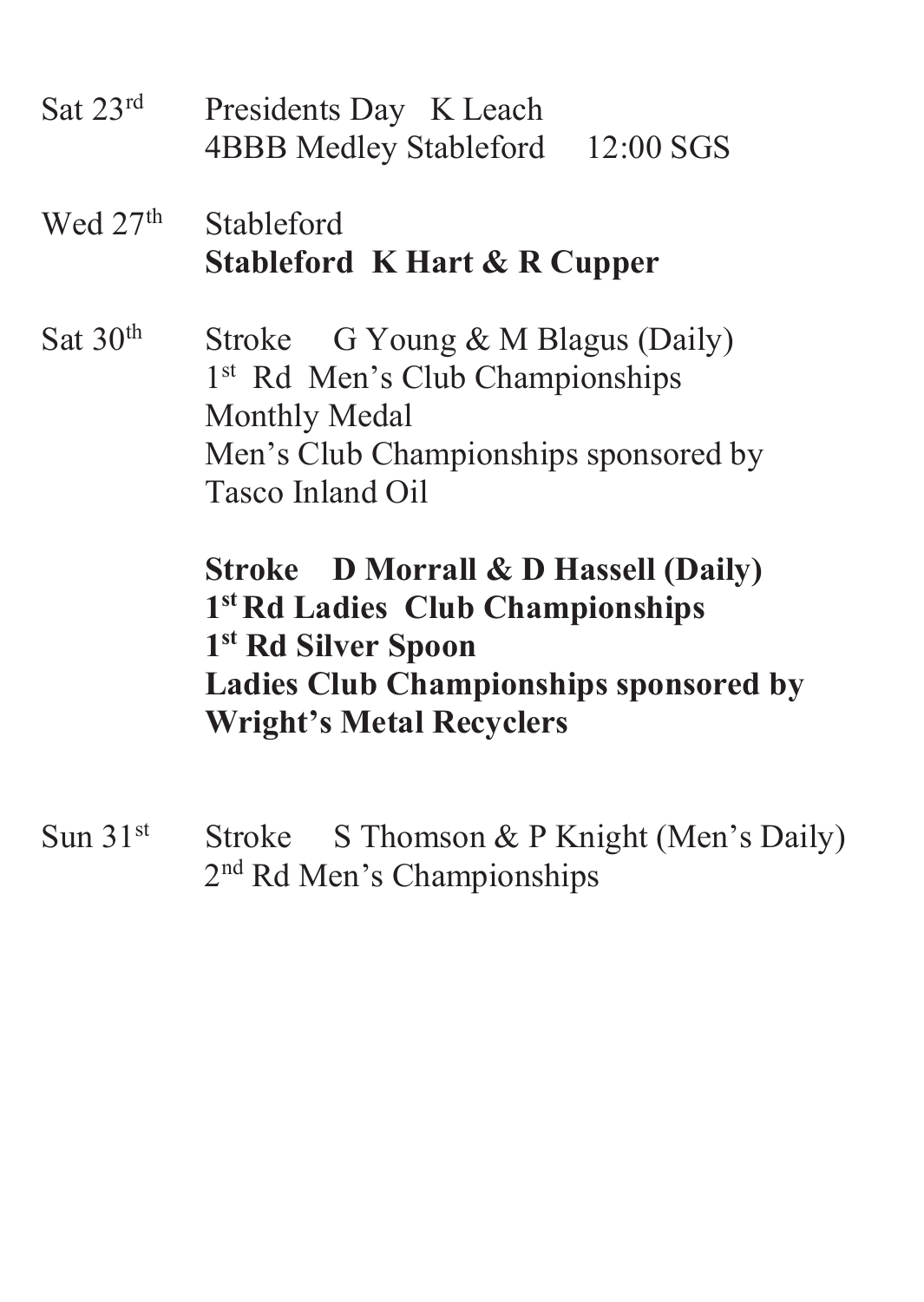# **AUGUST 2022**

| Mon $1st$            | VETS Coomealla                                                                                                                                                                                     |
|----------------------|----------------------------------------------------------------------------------------------------------------------------------------------------------------------------------------------------|
| Wed 3rd              | Stableford (White markers) Dad's Army<br><b>Aggregate Stableford Blind Draw</b><br>S Wright & S Jones                                                                                              |
| Sat $6th$            | Stroke Jamie Wood (Men's Daily)<br>3 <sup>rd</sup> Rd Men's Club Championships<br>Stroke H Wood & B Pitt (Daily)<br>2 <sup>nd</sup> Rd Ladies Club Championship<br>2 <sup>nd</sup> Rd Silver Spoon |
| Wed $10th$           | Stableford<br>Stroke (Daily)<br>3 <sup>rd</sup> Rd Ladies Club Championships<br>3 <sup>rd</sup> Rd Silver Spoon                                                                                    |
| Sat $13th$           | Open Medley 3 Ball Lone Ranger<br>Abrahams Day                                                                                                                                                     |
| Wed 17 <sup>th</sup> | Par<br>6 <sup>th</sup> Rd Putting<br><b>Stroke Monthly Medal</b><br>4 <sup>th</sup> round of Silver Spoon                                                                                          |
| Sat $20th$           | 4BBB Medley Stableford<br>Klemm's Day                                                                                                                                                              |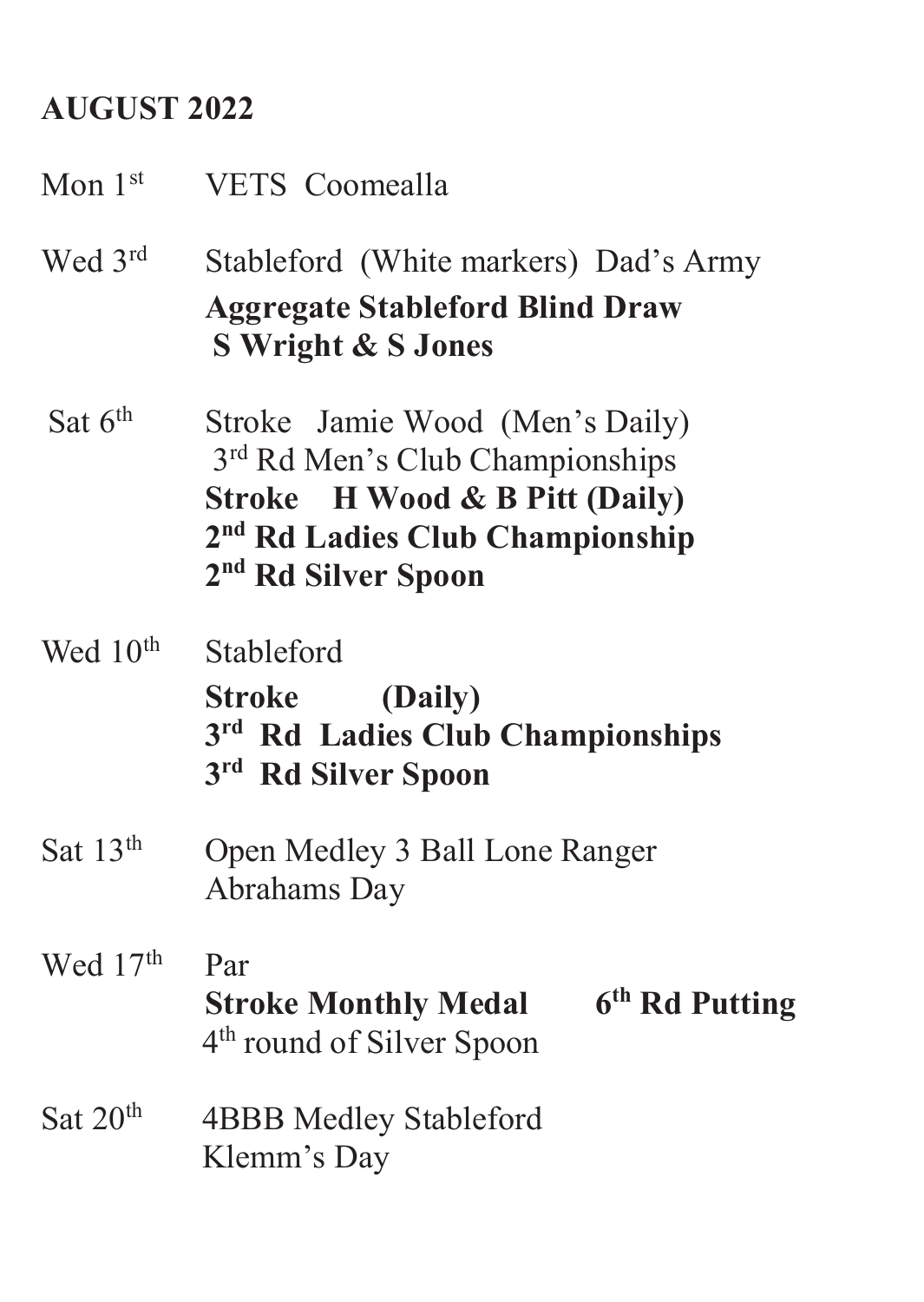| Wed 24 <sup>th</sup> | Stableford K Leach<br>Stableford E Gray & J Warne                                                                                  |
|----------------------|------------------------------------------------------------------------------------------------------------------------------------|
| Sat $27th$           | PAR (Individual & Aggregate scores)<br>B Morgan B Merlin & C Merlin<br>S Gathercole & B Gathercole<br>Par<br>(Red Cliffs Butchery) |
| $Sun$ $28th$         | Open Triple Sixes<br>$R \& K$ Underwood                                                                                            |
| Wed 31 <sup>st</sup> | Chicken & Champagne<br><b>Fresh Max</b><br><b>4BBB Stableford</b>                                                                  |

#### *Lone Ranger*

*On each hole, one player in each threesome is designated the "Lone Ranger." That designation rotates throughout the round; for example, Player A has it on the first hole, B on the second, C on the third, then back to A on the fourth and so on. In Lone Ranger, two scores per hole are added together for the team score.*

*One of those two scores must be from the Lone Ranger. So on each hole, the team score will be the score of the player designated the Lone Ranger, plus the best score of the other two players on the team. Stableford scoring is used.*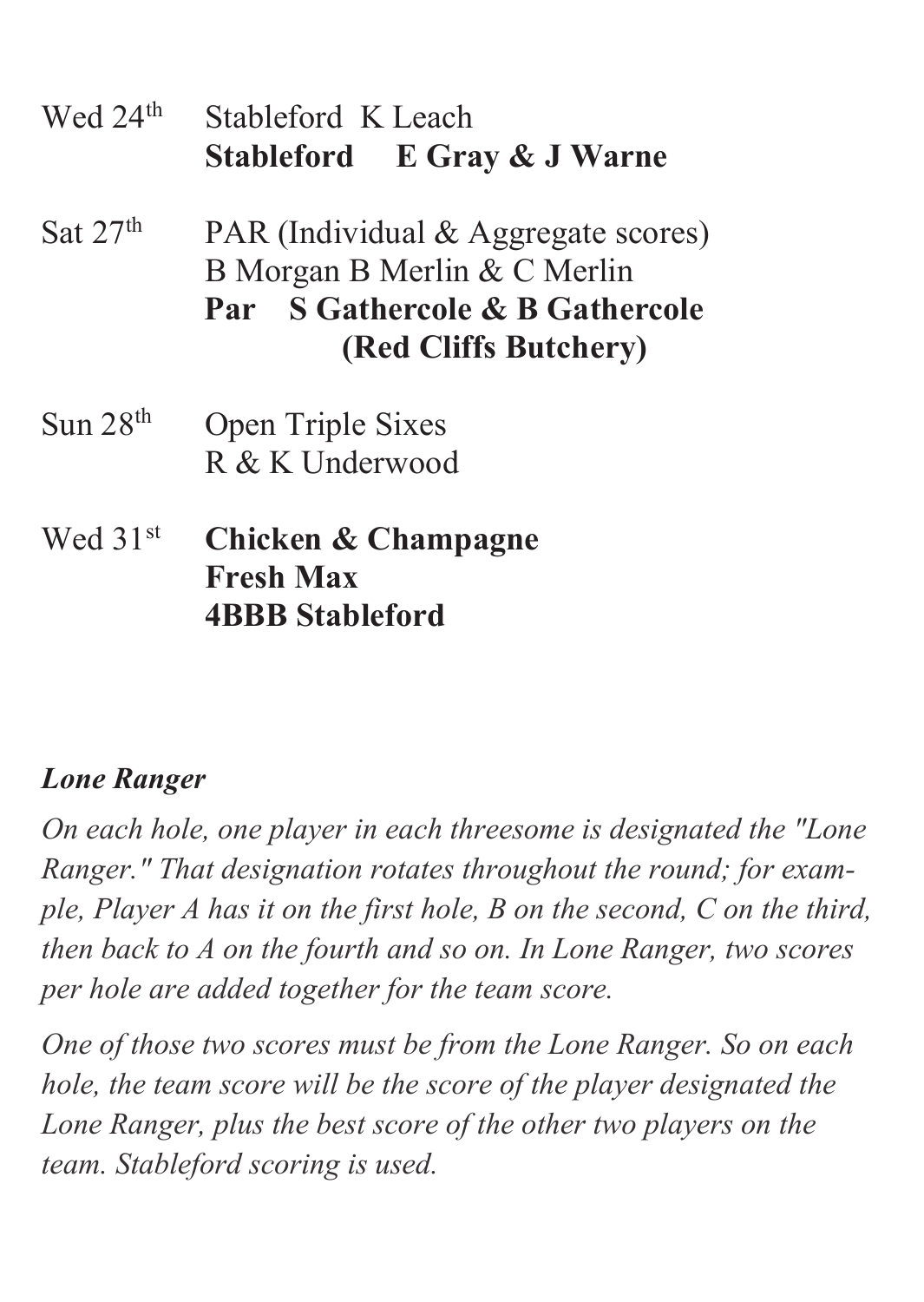# **SEPTEMBER 2022**

| Thurs 1 <sup>st</sup> | Stableford                                                                                                                                               |  |  |
|-----------------------|----------------------------------------------------------------------------------------------------------------------------------------------------------|--|--|
| Sat 3rd               | Medley Aggregate Stableford D, R & D Morgan                                                                                                              |  |  |
| Mon $5th$             | VETS – Robinvale                                                                                                                                         |  |  |
| Wed 7 <sup>th</sup>   | Stableford<br><b>Stableford Hip Pocket Workwear</b>                                                                                                      |  |  |
| Sat $10th$            | <b>Stroke Monthly Medal</b><br>$7th$ Rd Putting<br><b>Stroke Monthly Medal</b><br>Playoff for Silver Spoon<br>8 <sup>th</sup> Round Taylor's Farm Supply |  |  |
| Wed 14 <sup>th</sup>  | Stableford L v R (White Markers) N Wilkie<br><b>Stroke 27 Hole Ladies Foursomes</b><br><b>Gallagher Insurance</b>                                        |  |  |
| Sat 17th              | Medley Stableford<br>M & C Wilson<br>9 <sup>th</sup> Rd Taylor's Farm Supply                                                                             |  |  |
| Wed $21st$            | Stroke C Briody<br><b>Stroke C Briody</b>                                                                                                                |  |  |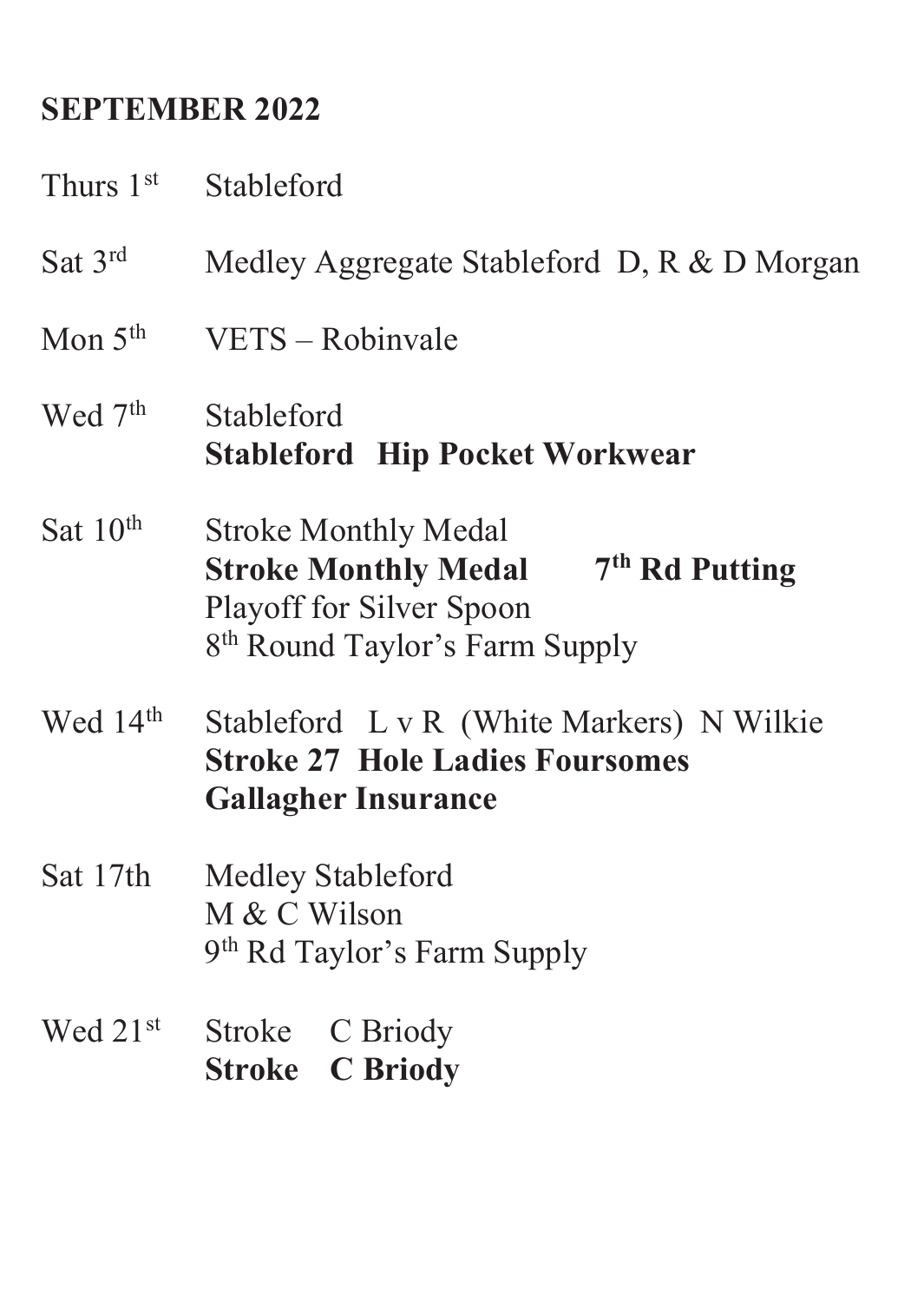- Sat 24<sup>th</sup> AFL Grand Final Day Medley Stableford C Barko & D Kirby
- Wed 28<sup>th</sup> Stableford **Stableford C Taylor & S Marwood**

#### **OCTOBER 2022**

| Sat $1st$           | Aggregate Stableford<br>Semi finals Taylors Farm Supplies Teams Comp<br>A Wood & G Duffy<br>Stableford F Englefield & S Marwood |  |  |
|---------------------|---------------------------------------------------------------------------------------------------------------------------------|--|--|
| Mon $3^{\text{rd}}$ | VETS – Riverside                                                                                                                |  |  |
| Wed 5 <sup>th</sup> | Stroke K Leach<br>8 <sup>th</sup> Rd Putting<br><b>Stroke Monthly Medal</b>                                                     |  |  |
| Sat 8 <sup>th</sup> | Medley Multiplication Stableford<br>Grand Final Taylors Farm Supplies Team Comp<br>Johns' Family                                |  |  |
| Sum 9 <sup>th</sup> | Pennant Rd 1                                                                                                                    |  |  |
| Wed $12th$          | Stableford (White Markers)<br>Triple Sixes D Rohde L Leach & K Hart                                                             |  |  |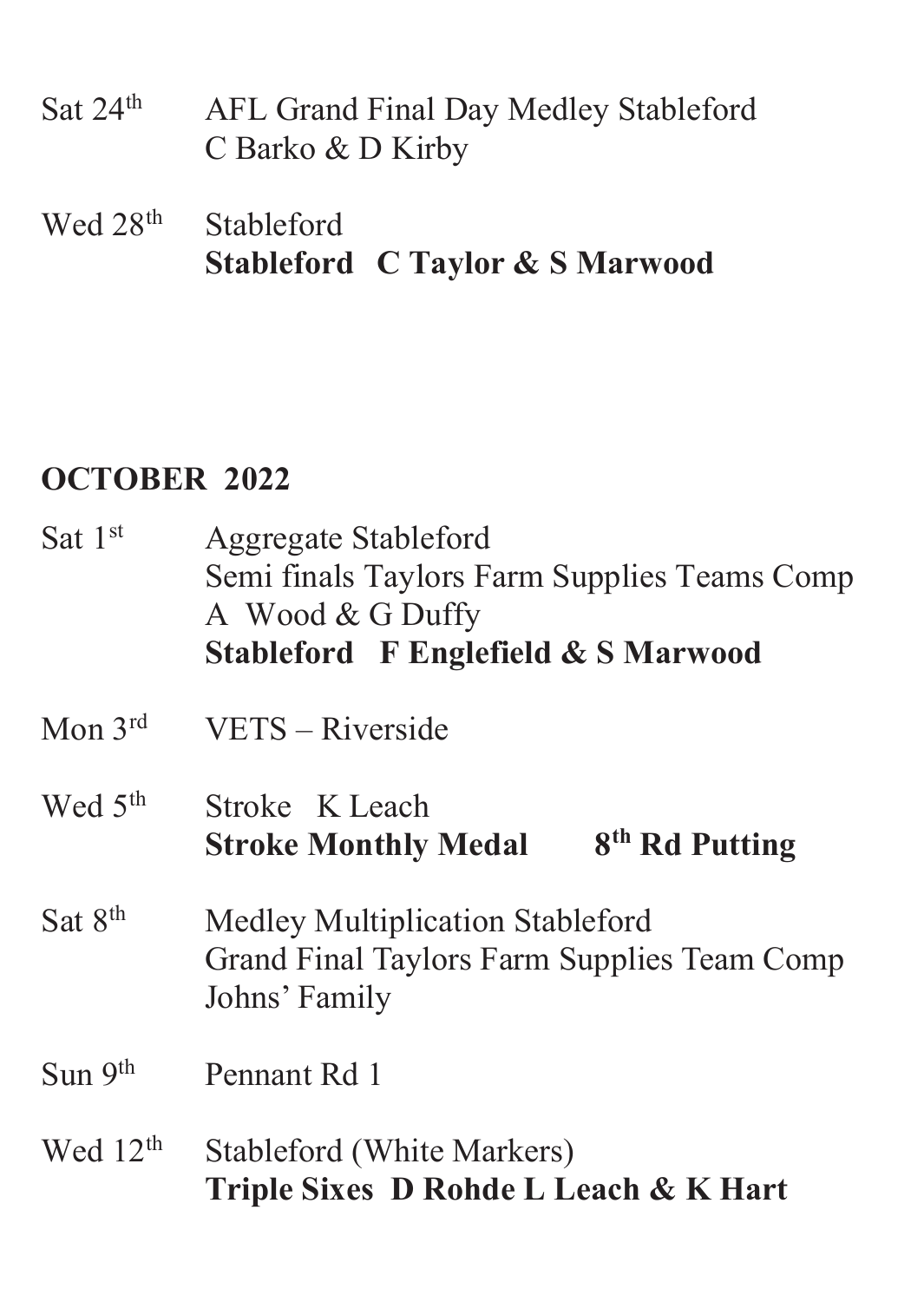| Sat $15th$           | <b>Stroke Monthly Medal</b><br><b>Stroke Medalist of the Year Play Off</b><br>S Poole & M Storer |
|----------------------|--------------------------------------------------------------------------------------------------|
| Sun $16th$           | Pennant Rd 2                                                                                     |
| Wed 19th             | <b>Stableford</b><br>Par J Eyles & J Ryan                                                        |
| Sat $22nd$           | Medley Stableford K Bulman & T Pain                                                              |
| Sun $23^{\text{rd}}$ | Pennant Rd 3                                                                                     |
| Wed 26 <sup>th</sup> | Stableford<br><b>4B Aggregate Stableford</b><br>Drawn Partners D Hopkins & F Ross                |
| Sat 29 <sup>th</sup> | Medley Stableford                                                                                |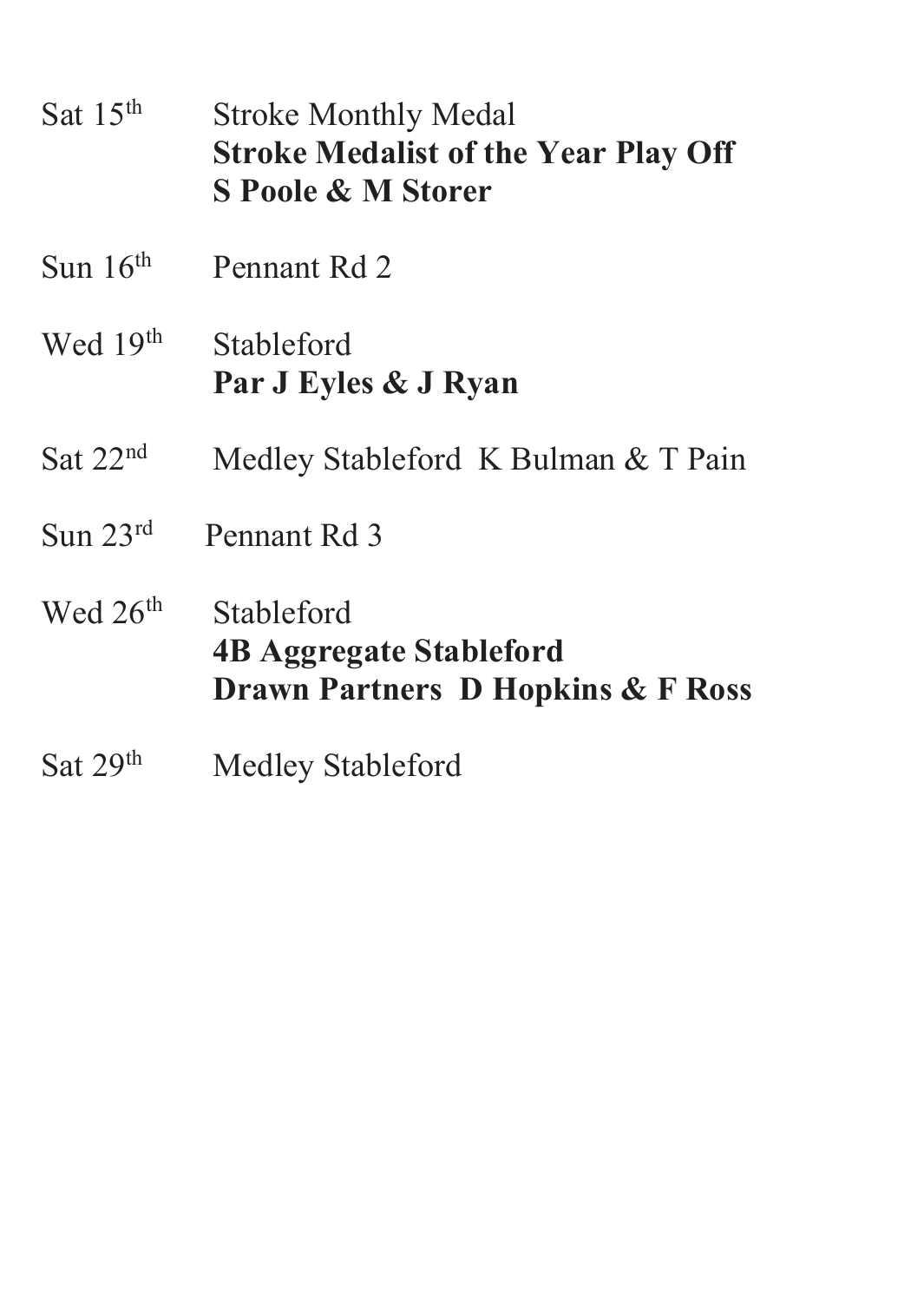# **NOVEMBER 2022**

| Wed 2 <sup>nd</sup>  | 2 Person Ambrose                                                | Captain's Pick R Chase & C Lanigan              |
|----------------------|-----------------------------------------------------------------|-------------------------------------------------|
| Sat 5 <sup>th</sup>  |                                                                 | Stroke Medalist of the Year Play off S & L Hale |
| Sun $6th$            | Stroke<br>Pennant Rd 4                                          |                                                 |
| Mon 7 <sup>th</sup>  | VETS - Merbein                                                  |                                                 |
| Wed 9 <sup>th</sup>  | Stableford (White Markers)<br><b>3BBB Stableford 9.00am SGS</b> | <b>DHM Partners</b> Ladies bring a Plate        |
| Sat 12 <sup>th</sup> | Medley Stableford                                               | 1 <sup>st</sup><br>Rd Summer Cup                |
| Sun $13th$           | Pennant Rd 5                                                    |                                                 |
| Wed 16 <sup>th</sup> | Medley Stableford                                               |                                                 |
| Sat 19 <sup>th</sup> | Medley Stroke                                                   | <b>Summer Monthly Medal</b>                     |
| Sun $20th$           | Pennant Final                                                   |                                                 |
| Wed 23rd             | Medley Par                                                      |                                                 |
| Sat $26th$           | Medley 4BBB Stableford                                          |                                                 |
| Wed 30 <sup>th</sup> | Medley Stableford                                               |                                                 |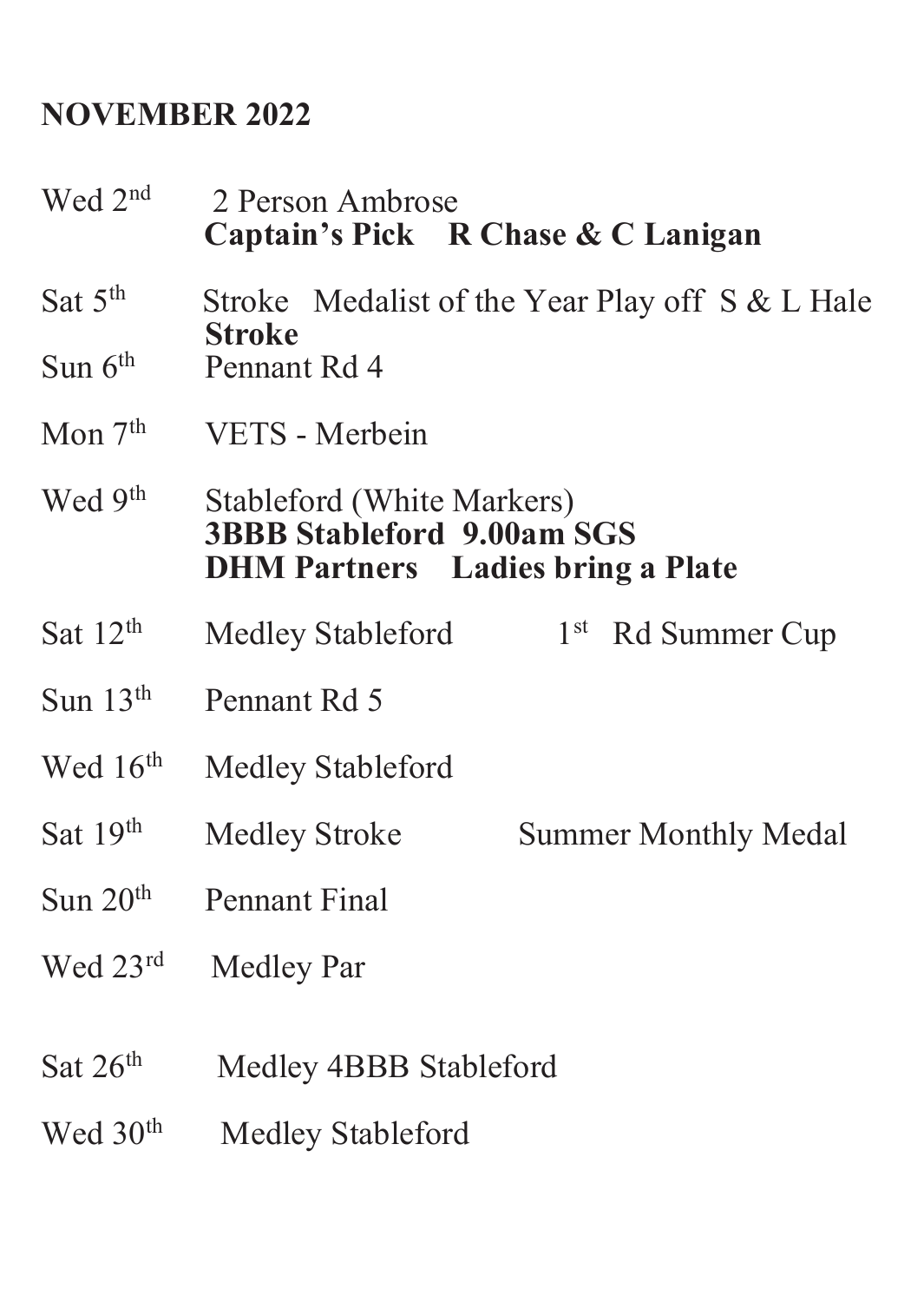#### **DECEMBER 2022**

Sat 3rd Medley Stroke Summer Monthly Medal 1<sup>st</sup> Rd Ray Pain Summer Trophies Mon  $5<sup>th</sup>$  VETS - Mildura Wed 7<sup>th</sup> Medley Par (White Markers for Men) Sat 10<sup>th</sup> Medley Stroke 2<sup>nd</sup> Rd Ray Pain Summer Trophies Wed 14<sup>th</sup> Medley Stableford Sat  $17<sup>th</sup>$  Medley Stableford  $2<sup>nd</sup>$  Rd Summer Cup Sun 18th Christmas 3 person Ambrose 9:30am D Davis Wed 21<sup>st</sup> Medley 3 BBB Stableford Sat 24<sup>th</sup> Medley Stableford Mon 26<sup>th</sup> Open Medley Stableford Wed 28<sup>th</sup> Medley Stableford Sat 31st Medley Par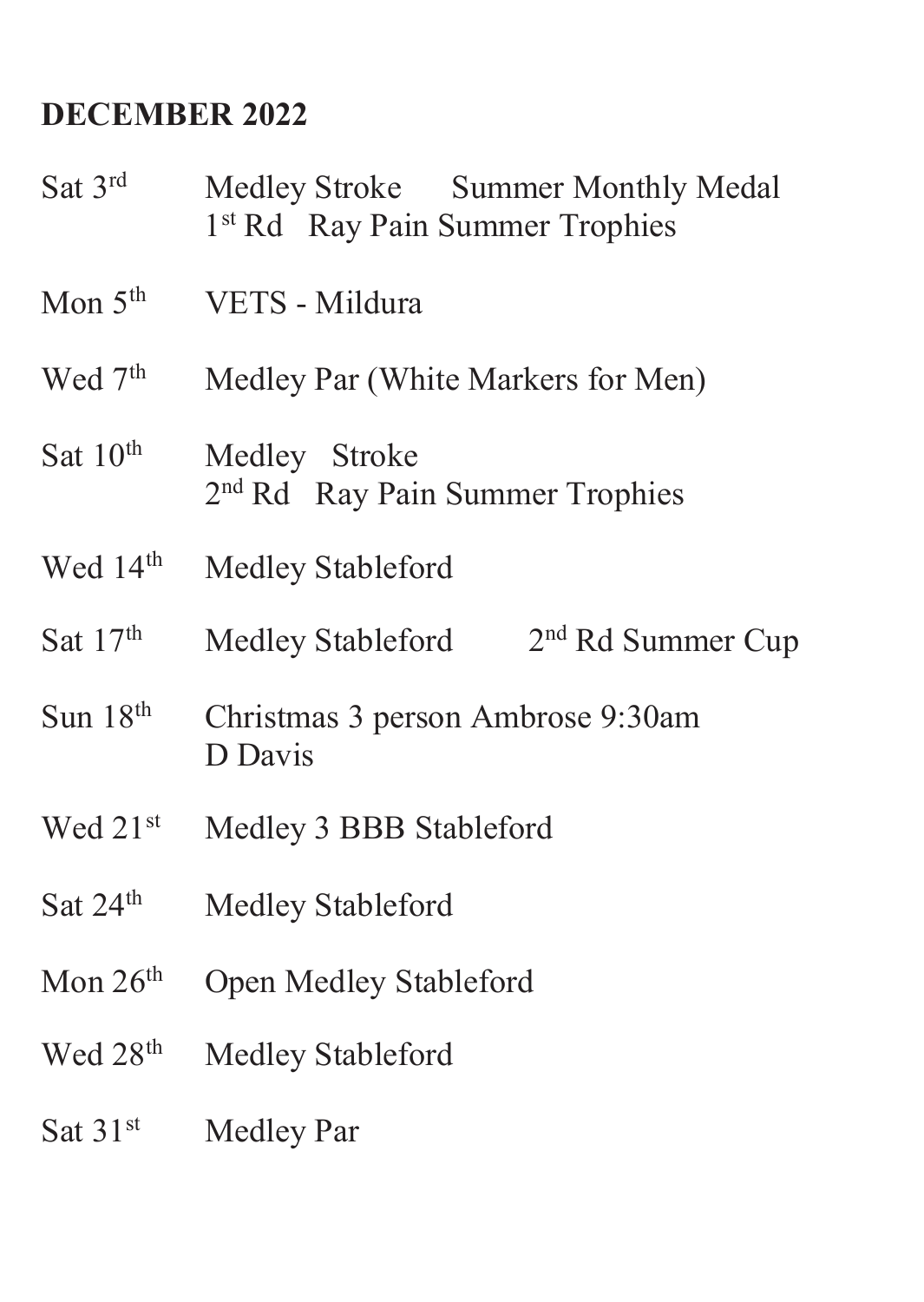#### **JANUARY 2023**

Sun 1st NEW YEARS DAY Open Medley Ambrose in 4's - one away Trophies –N. Birch & V Markham Wed 4<sup>th</sup> Medley Par Sat  $7<sup>th</sup>$  Medley Stableford  $3<sup>rd</sup>$  Rd Summer Cup Wed  $11<sup>th</sup>$  Medley Stableford (White Markers for Men) Sat 14th Medley Stroke Summer Monthly Medal Wed 18<sup>th</sup> Medley Stableford Sat 21<sup>st</sup> Medley Stableford 4<sup>th</sup> Rd Summer Cup Wed 25<sup>th</sup> Medley Par Thur 26th **AUSTRALIA DAY** Open Medley Texas Stableford in 4's Drummond Golf Mildura - Sunraysia Golf Range Sat  $28<sup>th</sup>$  Medley Stableford  $5<sup>th</sup>$  Rd Summer Cup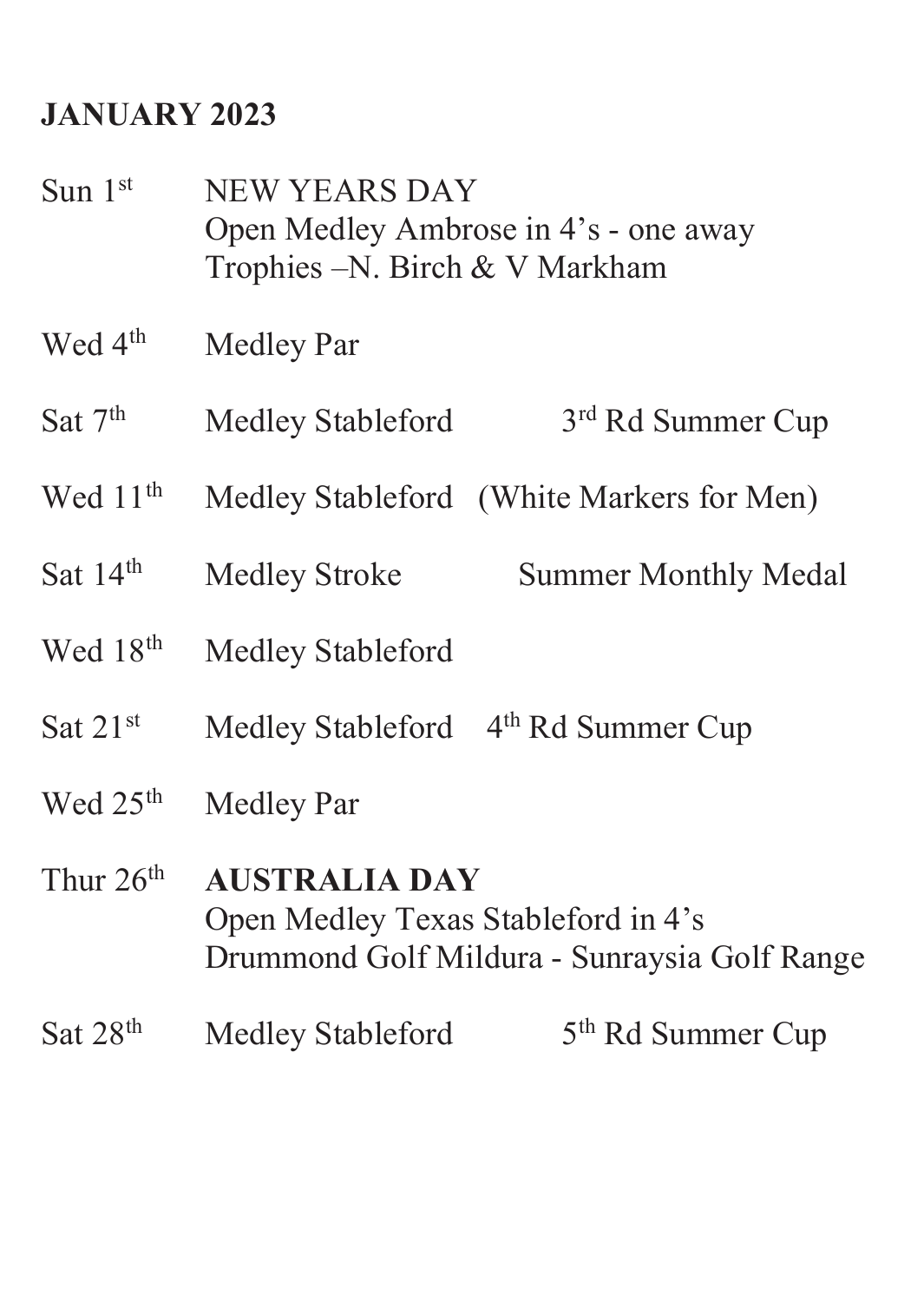## **FEBRUARY 2023**

| Wed 1st              | Medley 2 Person Ambrose                                   |  |  |
|----------------------|-----------------------------------------------------------|--|--|
| Sat 4 <sup>th</sup>  | Medley Stableford 6 <sup>th</sup> Rd Summer Cup           |  |  |
| Wed 8 <sup>th</sup>  | Medley Stableford (White Markers for Men)                 |  |  |
| Sat $11th$           | Medley Stableford &<br>Semi Final Summer Cup (Match Play) |  |  |
| Wed 15 <sup>th</sup> | Medley 4BBB Stableford                                    |  |  |
| Sat $18th$           | Medley Stableford &<br>Final Summer Cup (Match Play)      |  |  |
| Wed 22 <sup>nd</sup> | Medley Stableford                                         |  |  |
| Sat $25th$           | Medley Stroke<br>Summer Medalist of the Year Play Off     |  |  |

# **THISTAR**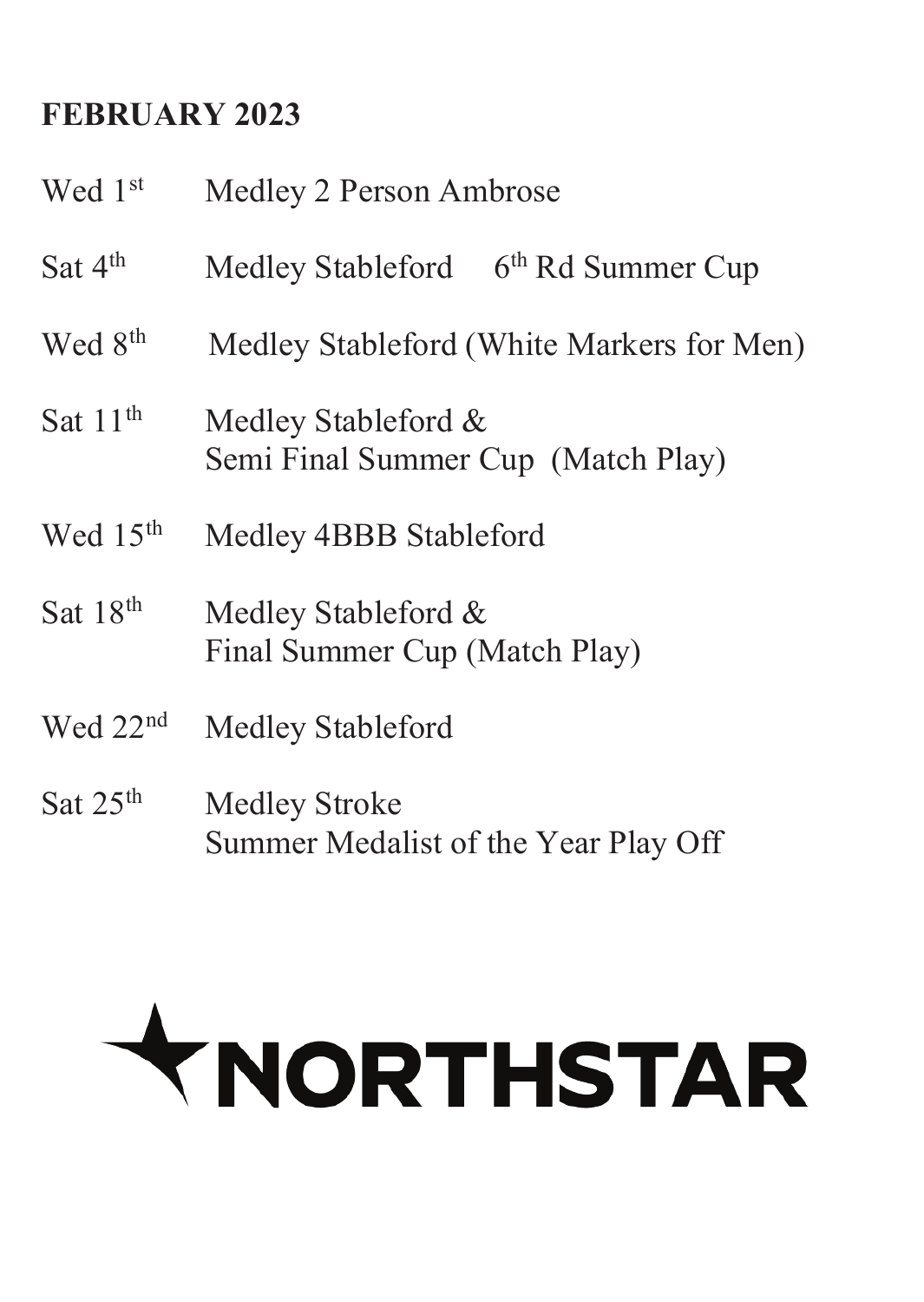# **LOCAL RULES** (OCTOBER 2020)

**Out of Bounds: Car park, club house, cart sheds, buggy room and BBQ defined as** *out of bounds:* Anywhere beyond posts/poles marked OOB identifying the boundary of the fairway being played from the car park, club house, cart sheds, buggy room and barbecue area is *out of bounds.*

**Any ground works, burn off sights, sand piles, wheel marks, cracks in ground, holes made by** *burrowing animals/birds and active ants nest or dangerous animals in the general area:* If a players ball lies in the area, or if it interferes with the players stance or the area of his intended swing, the player may take relief, without penalty, under Rule 16-1. You take relief by dropping a ball in a relief area based on the nearest point of complete relief.

**Greens: Bare patches, bird damage, kikuyu and renewed/transplanted patches on greens:** If a player's ball on the *putting green lies in the area or if it intervenes on his line of putt,* the player may take relief by placing the ball, without penalty, under Rule 16-1d.

**Bare patches on a closely mown area (defined fairway), in the general area:**  If, (on the hole being played), a player's ball lies in a bare patch on a closely mown area, the player may take relief, without penalty, under Rule 16-1. Bare patch is defined as… "dirt only, no grass and not a filled-in divot"

**Garden Beds:** These have been declared *no play zones* from which play is prohibited. If a player's ball lies in the area, or if it interferes with the player's stance or the area of his intended swing, the player **must** take relief, without penalty, under rule 16-1f.

**Spray Heads, Control Boxes, Pop up Sprinklers and irrigation equipment:**  are immovable obstructions and declared *no play zones*: If a player's ball lies in the area, or if it interferes with the player's stance or the area of his intended swing, the player **must** take relief, without penalty, under Rule 16-1f.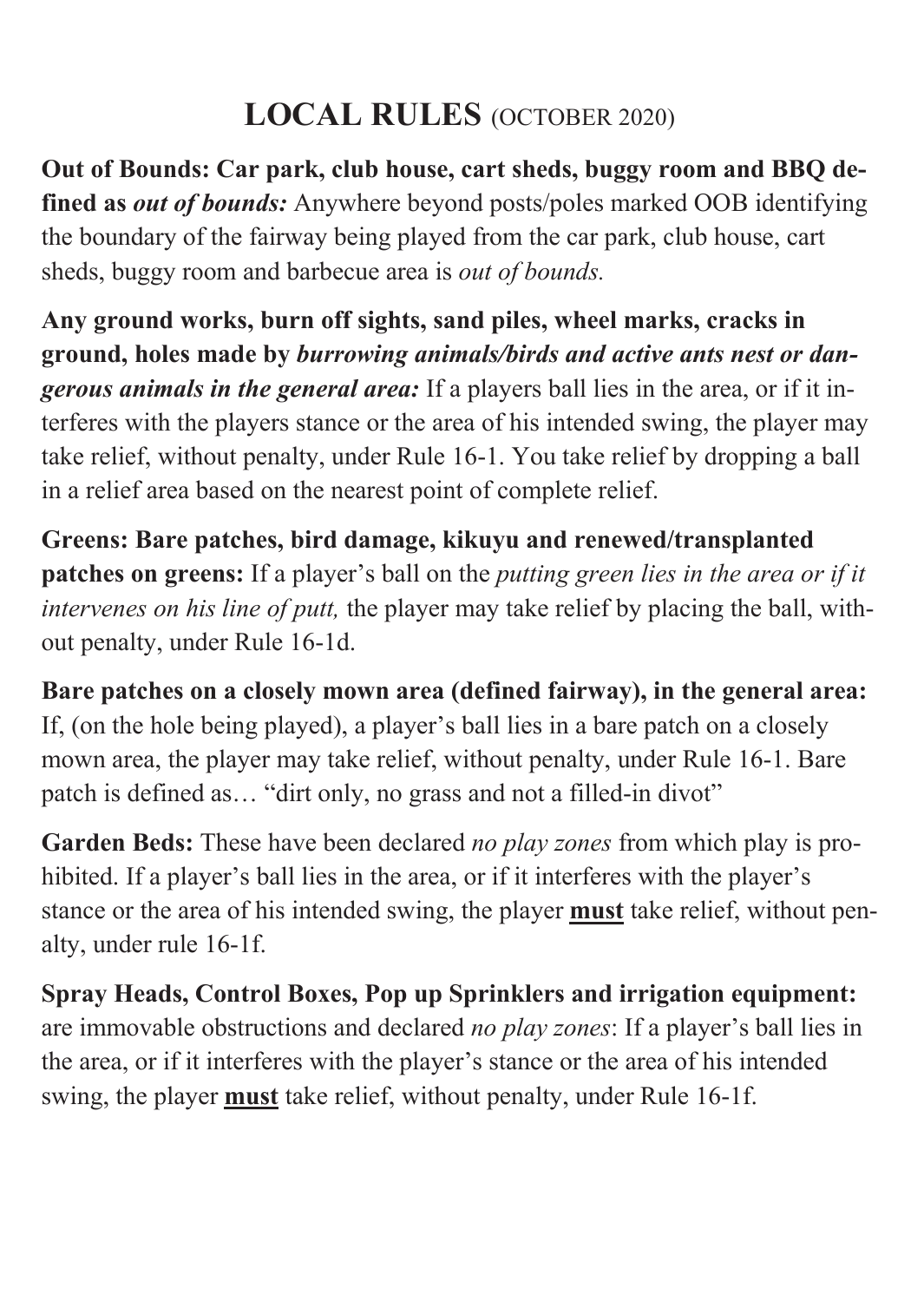**Staked trees and shrubs:** *(No play zones)* If such a tree or shrub interferes with a player's stance or the area of his intended swing, the ball **must** be lifted, without penalty, and dropped in accordance with the procedure prescribed in rule 16- 1f. *A plant must be STAKED to obtain free relief.*

**Constructed pathways, bitumen road on 9th fairway and stage beside 18th green:** If a player's ball lies in the area, or if it interferes with the player's stance or the area of his intended swing, the player may take relief, without penalty, under rule 16-1.

**Penalty areas adjacent to 9th green and behind the 10th green:** If a player's ball lies in or it is known or virtually certain that a ball that has not been found is in the penalty area, the player may proceed under rule 17, or as an additional option, drop a ball within a club length of the closest dropping stake, under penalty of one stroke.

**Footgolf equipment:** is to be treated as abnormal course conditions under Rule 16-1. Interference occurs when a ball lies in or around the obstruction, or when the obstruction interferes with the player's stance or the area of his intended swing. The player may take free relief by dropping a ball in the relief area. 16.1b.

If the flag is deemed to be in the intended flight path of a player's ball, the obstruction/flag maybe removed if is practical to do so. (under rule 15.2a) The flag must be replaced.

If a ball strikes Footgolf equipment the player must play the ball as it lies in accordance with rule 9.1a.

#### **Distance markers**

 $Blue = 200m$  White  $-150m$  Yellow  $-100m$  Red – 50m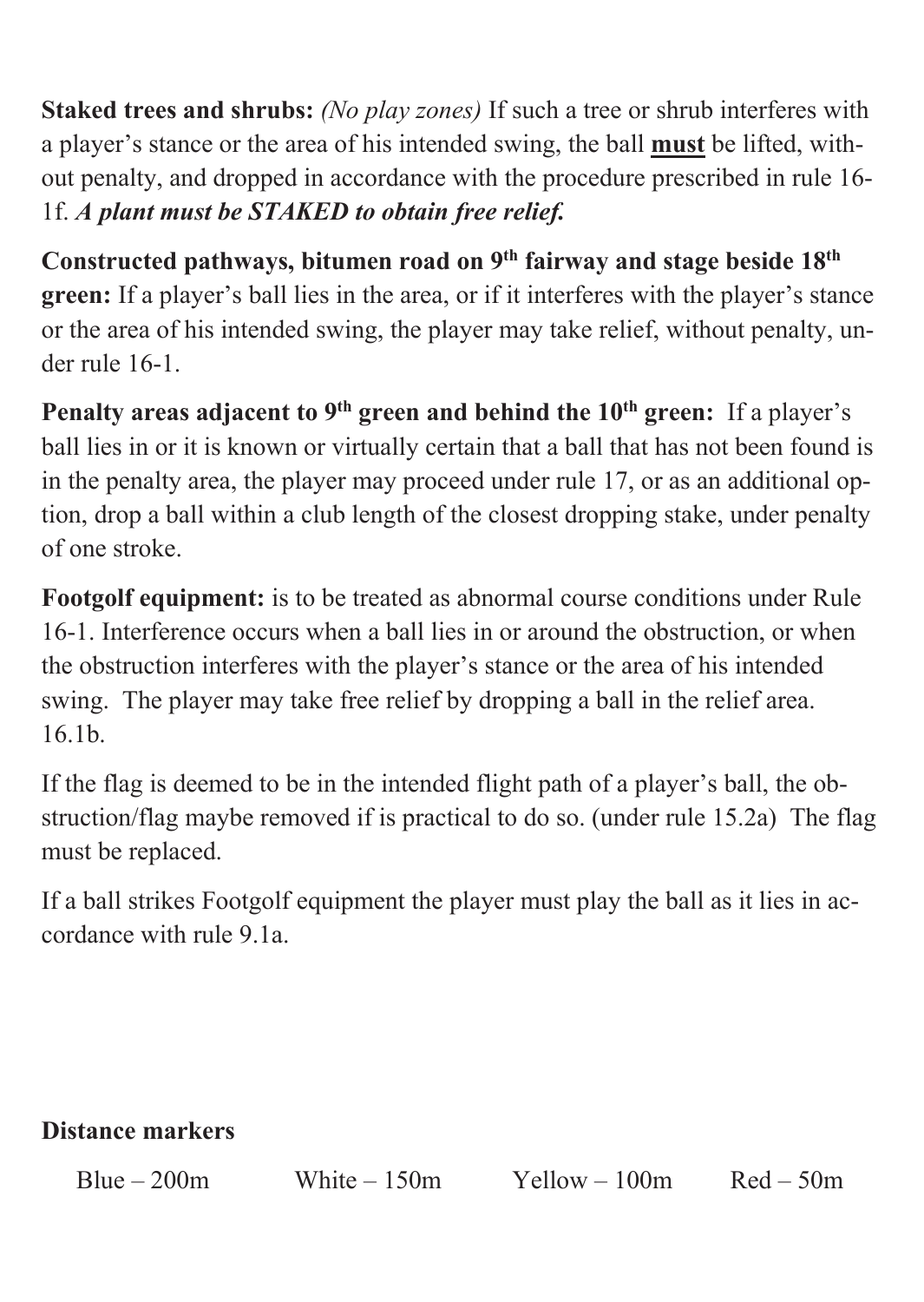## **LADIES**

| Abraham Wendy        | 0427 117 503 | Hopkins Dee       | 0427 243 725 |
|----------------------|--------------|-------------------|--------------|
| <b>Baird Ros</b>     | 0400 532 005 | <b>Johns</b> Sue  | 0429 952 001 |
| Bateman Carolyn      | 0412 688 536 | Johns Tamara      | 0422 160 580 |
| <b>Blagus Sheryl</b> | 0400 756 024 | Jones Sally       | 0427 243 356 |
| Boyce Jan            | 50 245 946   | Kentwell Patsy    | 0404 017 037 |
| <b>Briody Carmel</b> | 0458 241 000 | Lanigan Catherine | 0448 618 282 |
| Bulman Karen         | 0419 573 690 | Leach Liz         | 0438 241 467 |
| Campbell Sharyn      | 0488 132 566 | Lee Maureen       | 0427 881 220 |
| Cattanach Kath       | 50 242 471   | MacKay Fran       | 0407 865 508 |
| Chase Rita           | 0447 817 728 | Marks Penny       | 50 238 433   |
| Cupper Ruth          | 0448 976 234 | Marwood Sandra    | 0458 243 060 |
| Dark Deb             | 0438 492 520 | Mathieson Norma   | 0438 559 252 |
| Davis Deanne         | 0447 710 091 | Maynard Marg      | 0409 750 976 |
| Dean Judith          | 0427 241 024 | McEwan Julie      | 0418 324 506 |
| Englefield Faye      | 0409 331 300 | Merlin Deirdre    | 0408 147 428 |
| Eyles Jill           | 0409 527 769 | Metcalfe Di       | 0438 502 414 |
| Fuda April           | 0400 236 530 | Morgan Denise     | 0429 997 899 |
| Fumberger Marg       | 0427 641 945 | Moritz Natalie    | 0439 506 829 |
| Gathercole Susan     | 0458 680 212 | Morrall Diane     | 0400 101 278 |
| Gleeson Jill         | 0428 245 067 | Murray Glenys     | 0434 131 465 |
| Gowers Jenny         | 0409 779 704 | Newberry Anne     | 0407 241 417 |
| Gray Elaine          | 0428 242 555 | O'Brien Nerellee  | 0438 843 921 |
| Hart Kay             | 0410 093 256 | Pengelly Marion   | 0458 233 537 |
| Hassell Deb          | 0432 828 022 | Pitt Naomi        | 0437 728 588 |
| Hicks Jenny          | 50 241 458   | Poole Susan       | 0429 372 885 |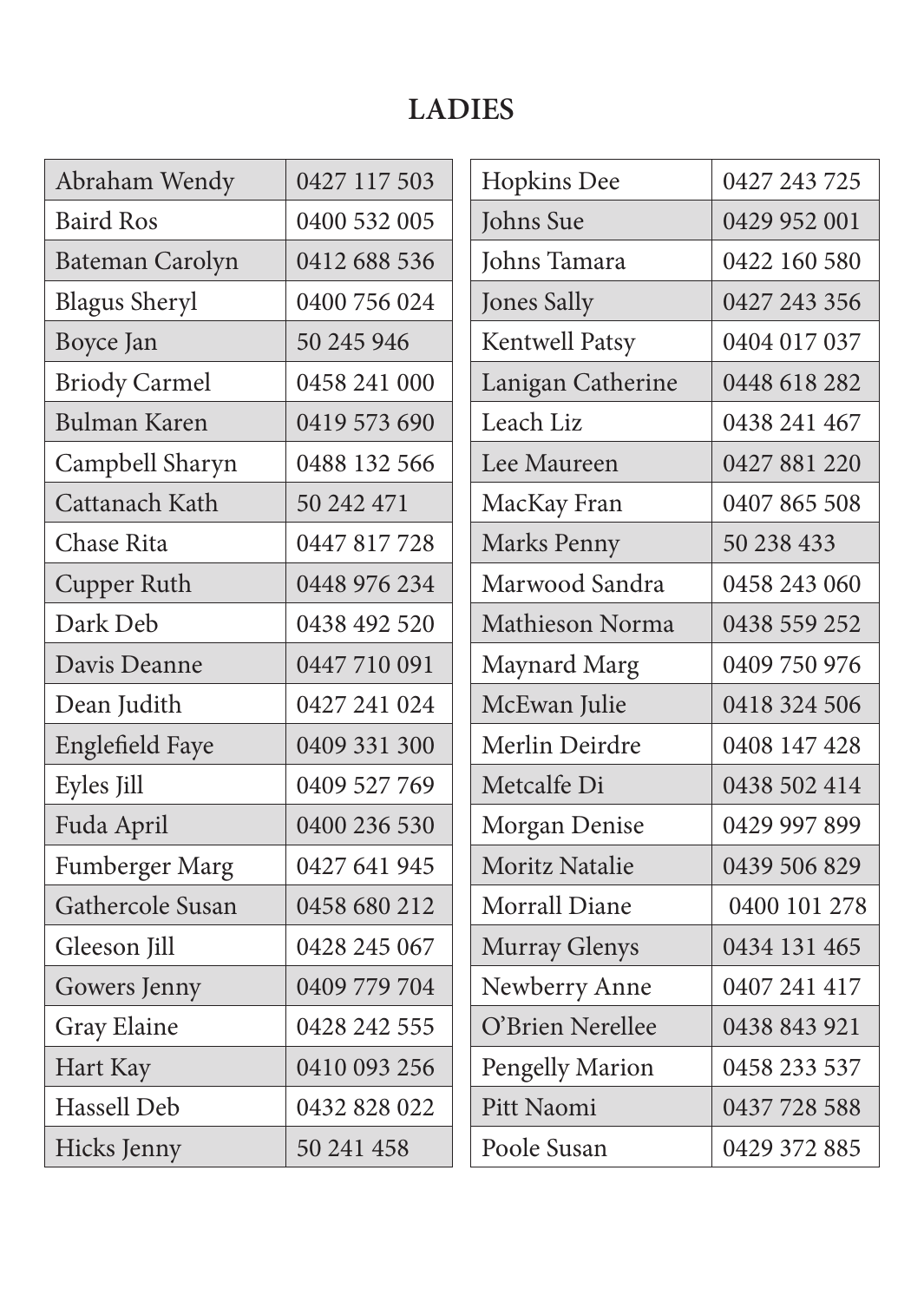| Ramsay Bobbie | 50 241 507   | Stanbrook Marg   | 0413 359 144 |
|---------------|--------------|------------------|--------------|
| Rohde Denese  | 0409 243 537 | Storer Margaret  | 0488 740 783 |
| Rosher Julie  | 0418 500 626 | Taylor Christine | 0438 232 278 |
| Ross Fay      | 0438 182 533 | Walmsley Lea     | 0428 291 612 |
| Ryan Joan     | 0427 094 711 | Warne Julie      | 50 257 260   |
| Scott Susan   | 0427 856 426 | Wood Helen       | 0437 945 412 |
| Shaw Heather  | 0407 866 302 | Wood Julianne    | 0427 242 342 |
| Smith Noreen  | 50 233 445   | Wright Sandy     | 0427 115 338 |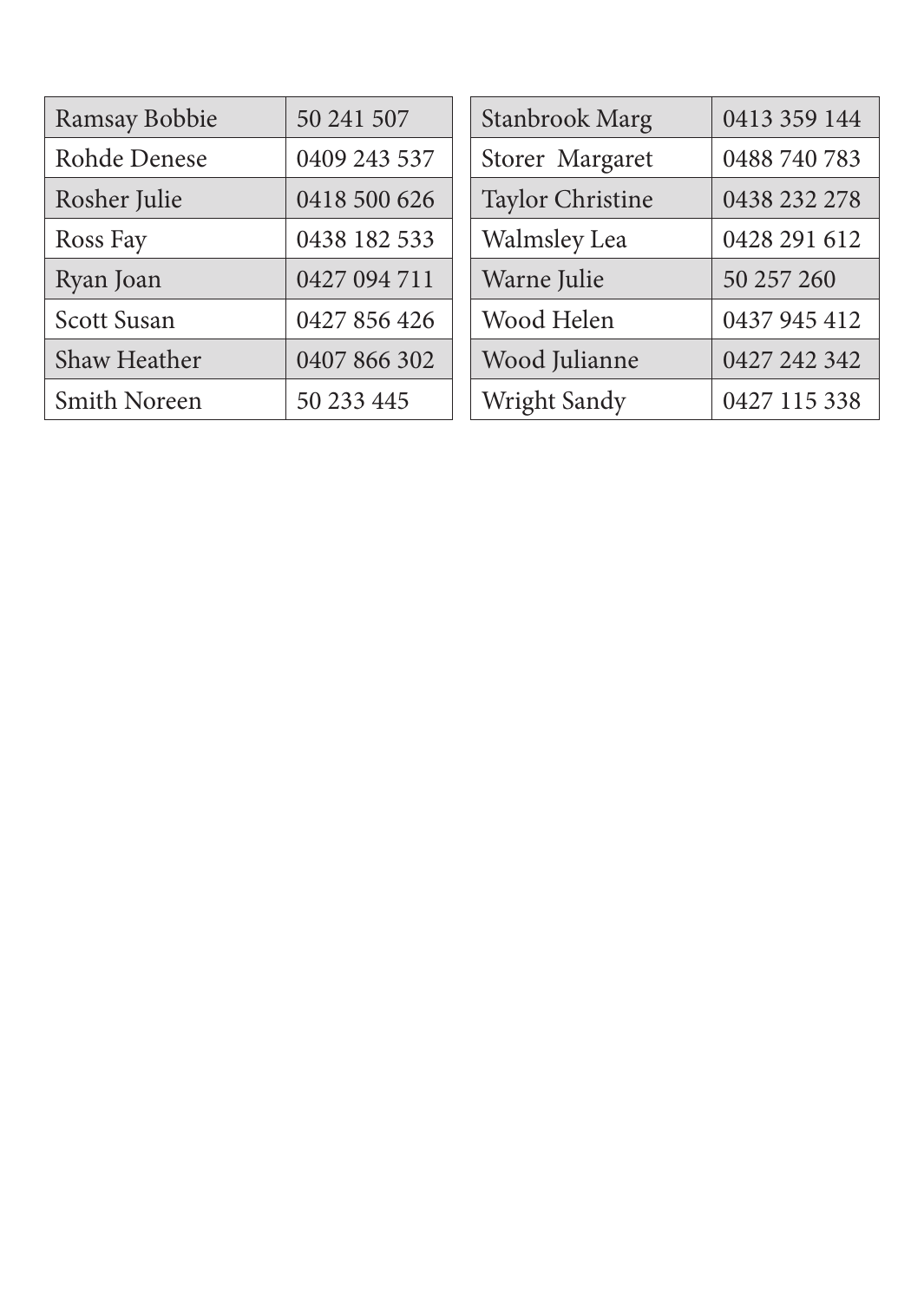#### **MENS**

| Abraham Russell      | 0424 000 993 | Eki Maru              | 0412 879 919 |
|----------------------|--------------|-----------------------|--------------|
| Baird Jordan         | 0408 563 418 | Evans Kenneth         | 0429 192 476 |
| <b>Baird Ron</b>     | 0408 321 853 | <b>Fielding Shane</b> | 0457 785 408 |
| <b>Bamford Paul</b>  | 0407 257 964 | Filippi David         | 0429 822 319 |
| Ban Ivan             | 0427 511 784 | Filippi John          | 0429 235 688 |
| <b>Barko Chris</b>   | 0427 274 817 | Finch Jason           | 0428 793 734 |
| Bateman Andrew       | 0488 969 502 | Finch Joel            | 0481 880 805 |
| Begg Rodney          | 0418 802 777 | Fiorillo Don          | 50 235 081   |
| <b>Birch Neville</b> | 0402 593 499 | <b>Forrest Steven</b> | 0409 978 569 |
| <b>Blagus Mal</b>    | 0417 577 270 | <b>Forward Matt</b>   | 0429 543 159 |
| <b>Blow Jeff</b>     | 0407 849 542 | Furey Brian           | 5023 4803    |
| <b>Burnett Dylan</b> | 0427 128 882 | Ganz Affie            | 0409 147 406 |
| Chase Chris          | 0408 560 483 | Georgeson Robert      | 0432 023 891 |
| Chase Robert         | 50 242 593   | Gillard Ray           | 0427 212 373 |
| Coad Buddy           | 0433 579 622 | Gooch John            | 0407 437 207 |
| Collett Mark         | 0429 437 200 | Goodall Glenn         | 0484 329 947 |
| Cox Jason            | 0434 495 754 | Goodieson Mal         | 0419 169 266 |
| Dean Robert          | 50 241 752   | Gray Rodney           | 0418 242 555 |
| Dearlove Angus       | 0427 050 083 | Gunn Lewis            | 0450 533 787 |
| Dempsey Shayne       | 0427 676 000 | Hale Lloyd            | 0428 236 304 |
| Doering Ian          | 0427 096 134 | Hand Phil             | 0408 502 039 |
| Dominelli Paul       | 50 242 247   | Hart Brian            | 0468 831 103 |
| Douglass Craig       | 0400 149 161 | Hassell Allan         | 0428 242 852 |
| Douglass Noel        | 0427 241 113 | Hillier Rohan         | 0417 151 074 |
| Duffy Graeme         | 0419 367 719 | Hogan Ben             | 0438 627 276 |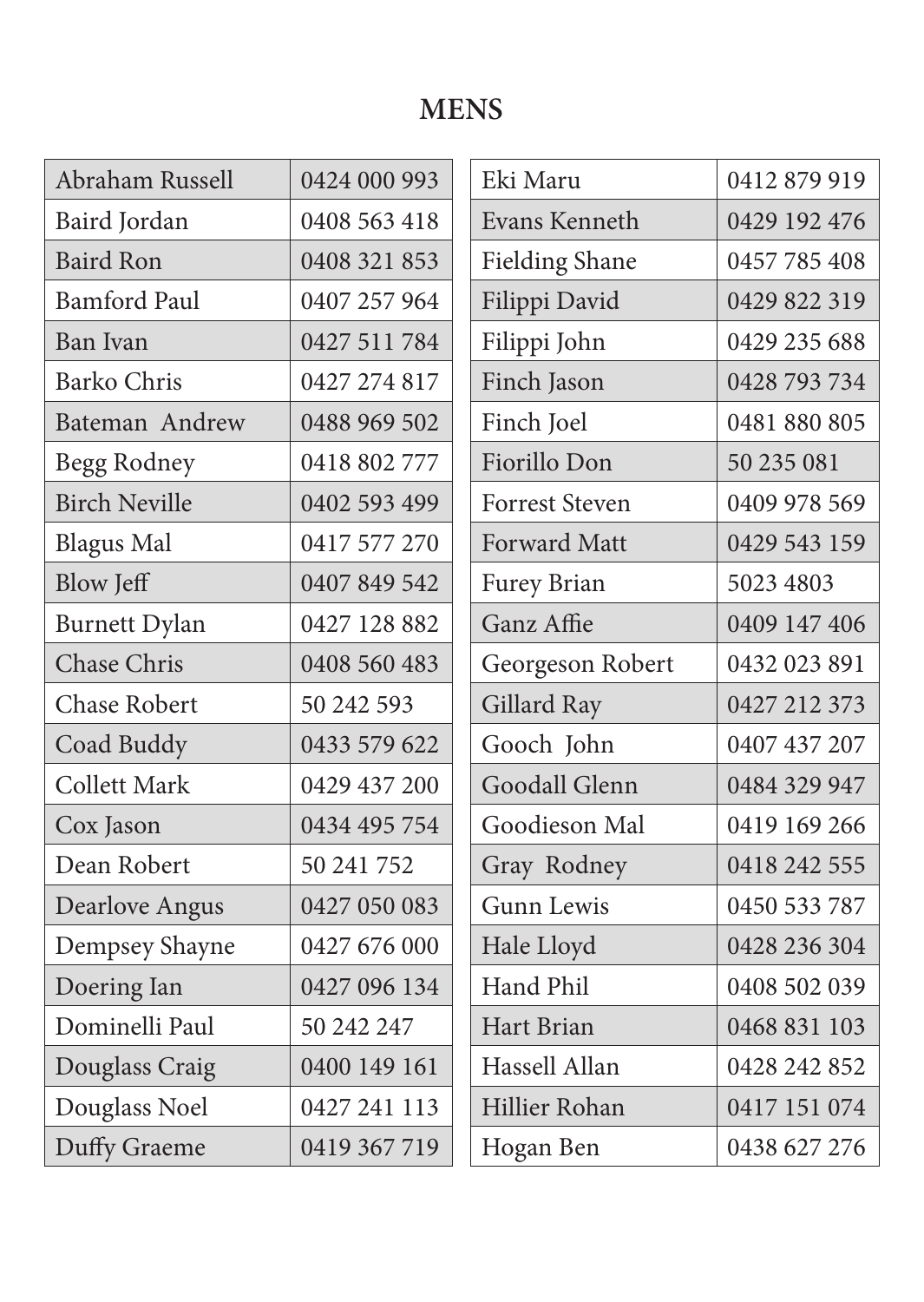| Hogan Michael   | 5024 2388    | Pain Tim              | 0477 974 734 |
|-----------------|--------------|-----------------------|--------------|
| Johns Brett     | 0429 435 097 | Pakere Normai         | 0411 183 204 |
| Johns Travis    | 50 247 148   | Plant Jason           | 0428 241 180 |
| Kirby David     | 0400 539 100 | Plut John             | 0427 241 160 |
| Kirby Jack      | 0400 539 100 | Prictor John          | 0409 972 461 |
| Knight Peter    | 0459 116 667 | Puia Junior           | 0432 742 287 |
| Leach Kevin     | 0428 147 735 | Rayner Al             | 0409 256 854 |
| Legg Paul       | 0488 559 992 | Reddick Peter         | 0457 470 886 |
| Lohmeyer Graham | 0437 603 824 | Riordan Glen          | 0427 274 781 |
| Lynch Peter     | 0455 658 662 | Riordan Nathan        | 0428 924 070 |
| Manno Peter     | 0419 143 783 | Rogers Keith          | 50 241 604   |
| Martin Barry    | 0407 091 641 | Rogerson Neil         | 50 242 364   |
| Mathieson Bruce | 0401 154 775 | Ryan Tom              | 0409 131 950 |
| Mathieson Jac   | 0427 293 236 | Scott Jeffrey         | 0439 318 346 |
| Merlin Bob      | 0428 245 488 | Sharp Ben             | 0428 117 504 |
| Merlin Chris    | 0428 147 428 | Shaw Phil             | 0408 356 245 |
| Minns Tom       | 0423 269 007 | Sleep Michael         | 0427 830 093 |
| Molina Steven   | 50 242 167   | Smith Geoffrey        | 50 233 445   |
| Morgan Brad     | 0417 335 770 | Smith Wayne           | 0429 521 910 |
| Morgan Daryl    | 0436 857 636 | Snadden Michael       | 0409 937 835 |
| Morgan Ranch    | 50 242 537   | Southgate Damen       | 0437 719 204 |
| Morrall Michael | 0423 058 073 | Spencer David         | 0400 134 181 |
| Nulty Murray    | 0427 293 236 | <b>Stewart Rob</b>    | 0407 521 067 |
| Nunn Gary       | 0427 283 288 | Stonehouse Matt       | 0408 897 675 |
| O'Brien Morgan  | 0400 025 635 | Sutherland Robert     | 0407 874 855 |
| Pain Ray        | 0488 348 492 | <b>Thomson Stuart</b> | 0428 283 281 |
| Pain Terry      | 0438 320 816 | Tia Taikakara         | 0407 918 124 |